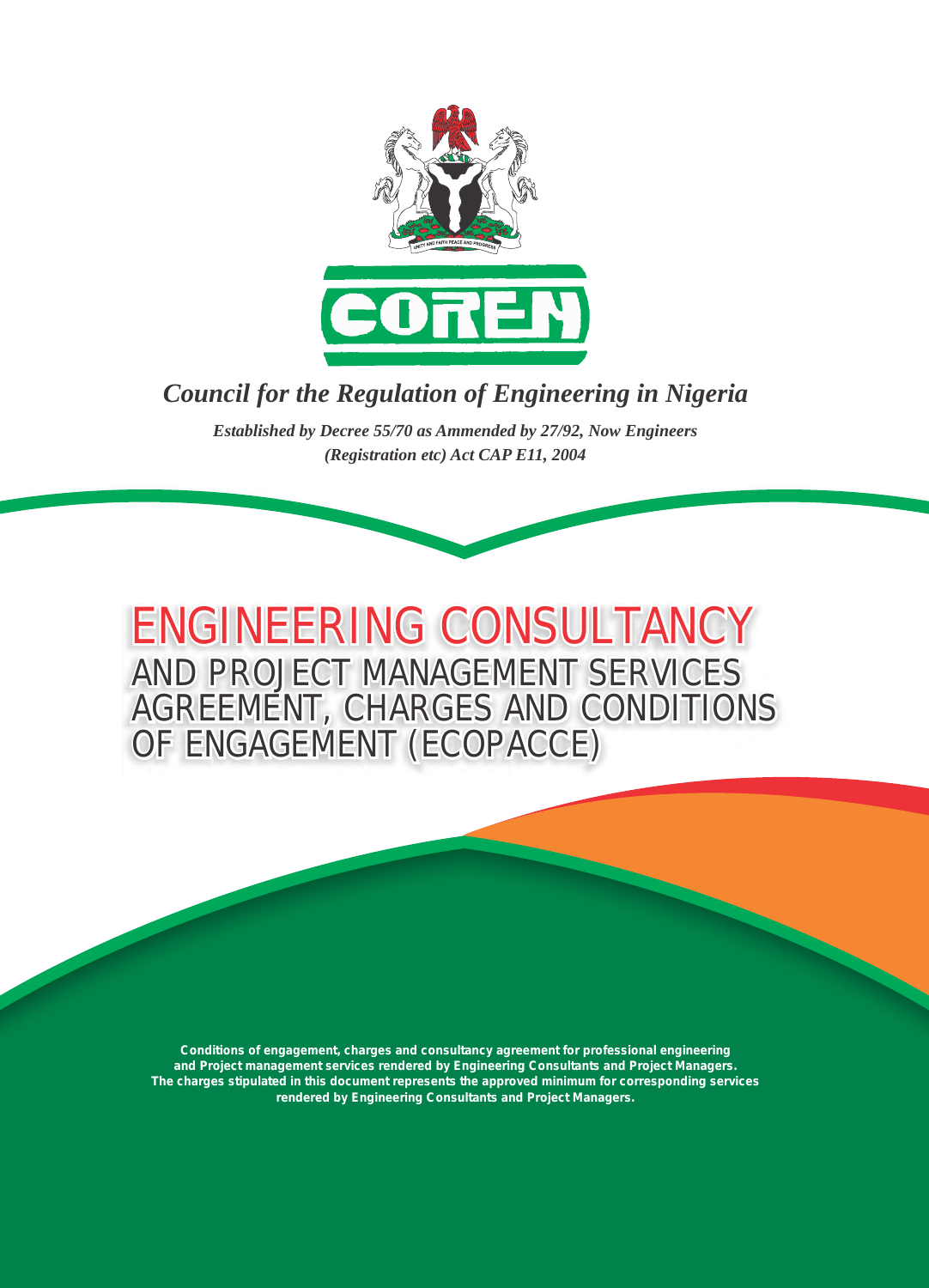

## PREFACE

The controversies concerning remunerations and fees charged for engineering consultancy services in Nigeria have been a major cause for concern over the years. Series of discussions were held by professionals in the Built Industry to develop an harmonised scale of fees. This was submitted by the Association of Consulting Engineers in Nigeria and the Nigerian Society of Engineers to the Council for the Regulation of Engineering in Nigeria (COREN) for approval and adoption.

At its 141st Ordinary Council meeting of the 20th day of March 2014, Council considered and approved the use with immediate effect of this document, to be cited as; Engineering Consultancy and Project Management Services, Agreement, Charges and Condition of Engagement (ECOPACCE). This document shall become binding and enforceable on all Professional Engineering Consultants and Projects Management Service providers in the Public and Private sectors.

ECOPACCE allows for the application of time charges for all stages of Engineering Consultancy and the Charges represent the approved hourly range for Engineering Consultancy and Project Management Services. The appointment and selection of Engineering Personnel shall therefore be based on the Scale of fees.

ECOPACCE also includes a model Client / Consultant Services Agreement prepared by COREN and recommended for use for general purposes of pre-investment and feasibility studies, designs and administration of construction and project management, where proposals for such services are invited on an international or domestic basis.

This document is hereby issued by COREN to all its Registered Engineering Consulting Firms, Project Management Service providers and other Engineering Personnel, for use in discharging their duties to the general Public. Non-compliance with the provisions contained therein shall amount to a breach of Engineering Professional Ethics and shall therefore attract appropriate sanctions.

 $M+(-1)$ 

Engr. Kashim Abdul Ali, FNSE, mni Engr. W. Kamila Maliki, FNSE, mni President Registrar COREN COREN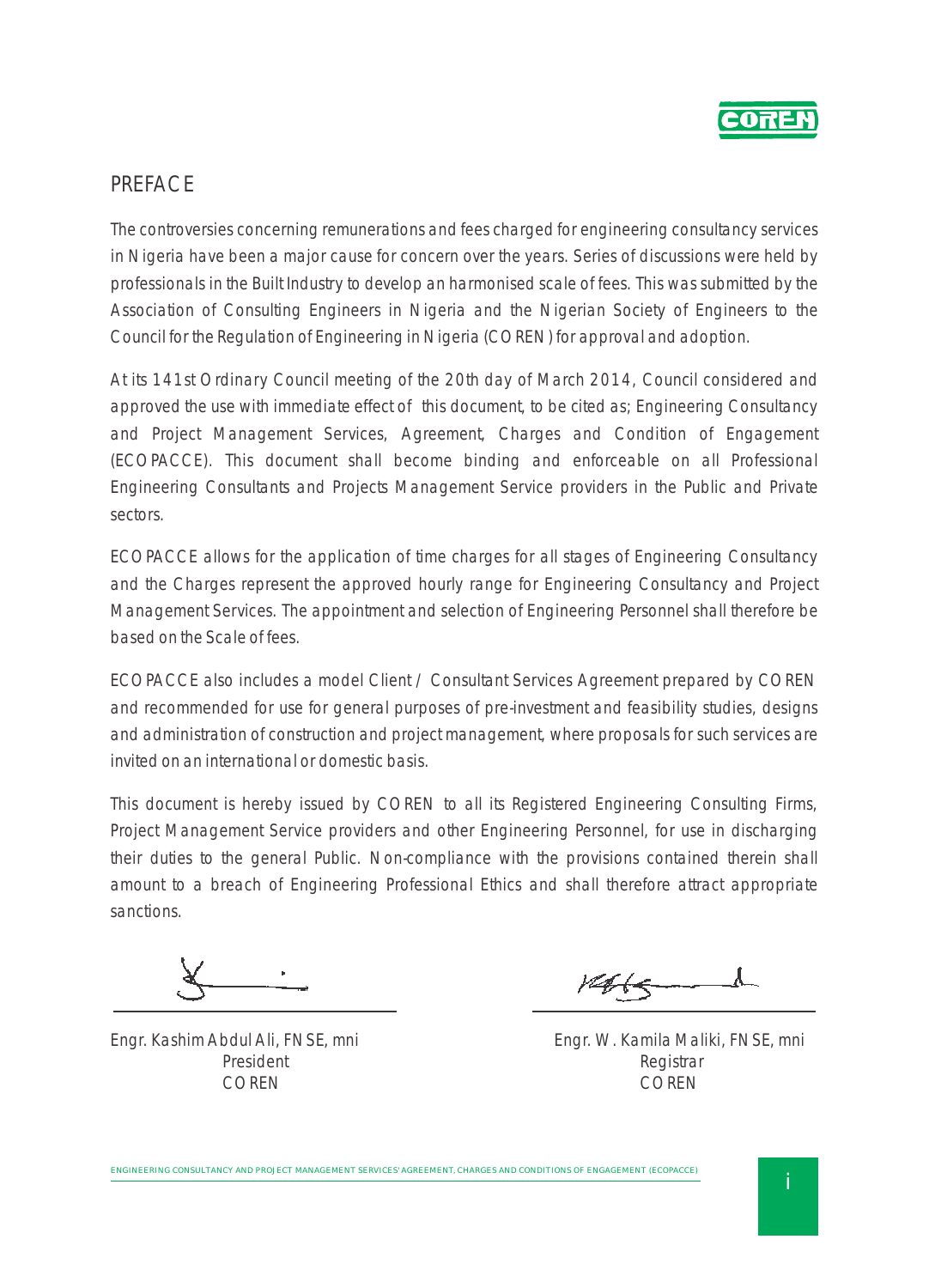

### **CONTACT**

This ENGINEERING CONSULTANCY AND PROJECT MANAGEMENT SERVICES AGREEMENT, CHARGES AND CONDITIONS OF ENGAGEMENT (ECOPACCE) is issued by the Council for the Regulation of Engineering in Nigeria **(COREN).**

#### **2014 Edition**

**Publishers:** Council for the Regulation of Engineering in Nigeria **(COREN)** Email: info@coren.gov.ng Email: corenreg@yahoo.com

Copies of this document may be obtained from the following:

- 1. Council for the Regulation of Engineering in Nigeria **(COREN)** No. 22 Addis Ababa Crescent Wuse 4, Abuja. Tel: 07098827873; 092909394 Email: info@coren.gov.ng Email: corenreg@yahoo.com
- 2. COREN Liaison Office 29 Onikoyi Road Ikoyi, Lagos State Nigeria. Tel: 07088697813 Email: corenlagos@yahoo.com
- 3. The Nigerian Society of Engineers National Engineering Centre, Off National Mosque/ Labour House Rd. Central Area, Abuja; Nigeria. Tel: 234 (9) 8766953 Email: info@nse.org.ng
- 4. All COREN Zonal /Area offices in the Federation.
- 5. Association of Consulting Engineers in Nigeria **(ACEN)** 4th Floor, Wing B, Plot 4, Oyetubo Street, Off Obafemi Awolowo Way, Ikeja, Lagos. Nigeria. Email: www.acen.org.ng/aceneventcenter/contact*.*
- 6. All ACEN Area offices in the Federation.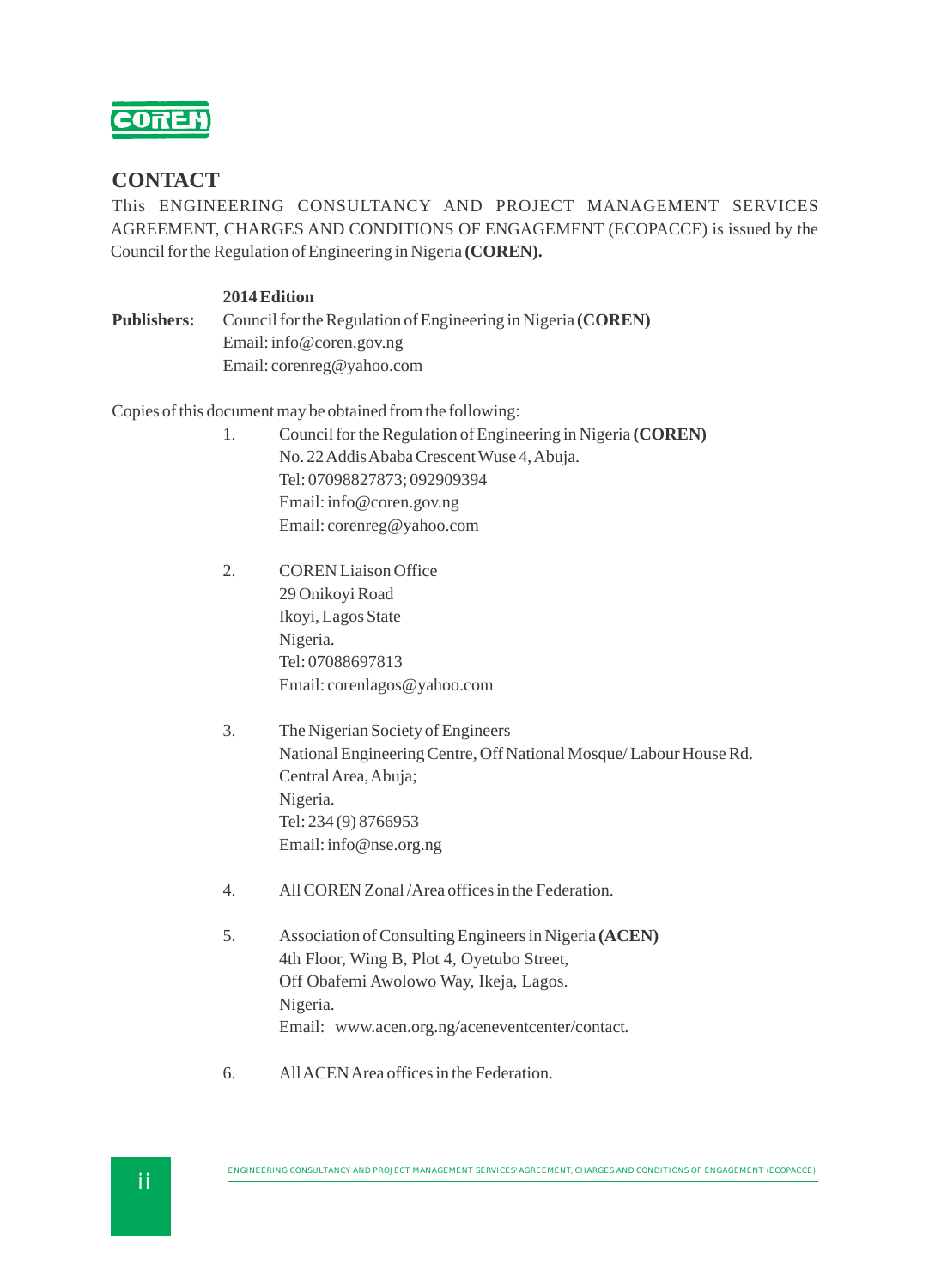

# CONTENT

| Preface                                                               | İ              |
|-----------------------------------------------------------------------|----------------|
| Contact                                                               | ii             |
| Appointment of Engineering Consultants/Project Manager                | 1              |
| Approved Engineering Consultancy Scale of Fees                        | $\overline{2}$ |
| Agreement                                                             | $\overline{4}$ |
| <b>General Conditions</b>                                             | 6              |
| <b>Obligations of Consultants</b>                                     | $\overline{7}$ |
| Obligation of the Client                                              | 8              |
| Personnel                                                             | 9              |
| Liability and Insurance                                               | 10             |
| Commencement, Completion, Alteration and Termination of the Agreement | 12             |
| Payment                                                               | 14             |
| <b>General Provisions</b>                                             | 16             |
| Settlement of Disputes                                                | 17             |
| <b>Particular Conditions</b>                                          | 20             |
| Appendix A                                                            | 22             |
| Appendix B                                                            | 23             |
| Appendix C                                                            | 24             |
| Appendix D                                                            | 25             |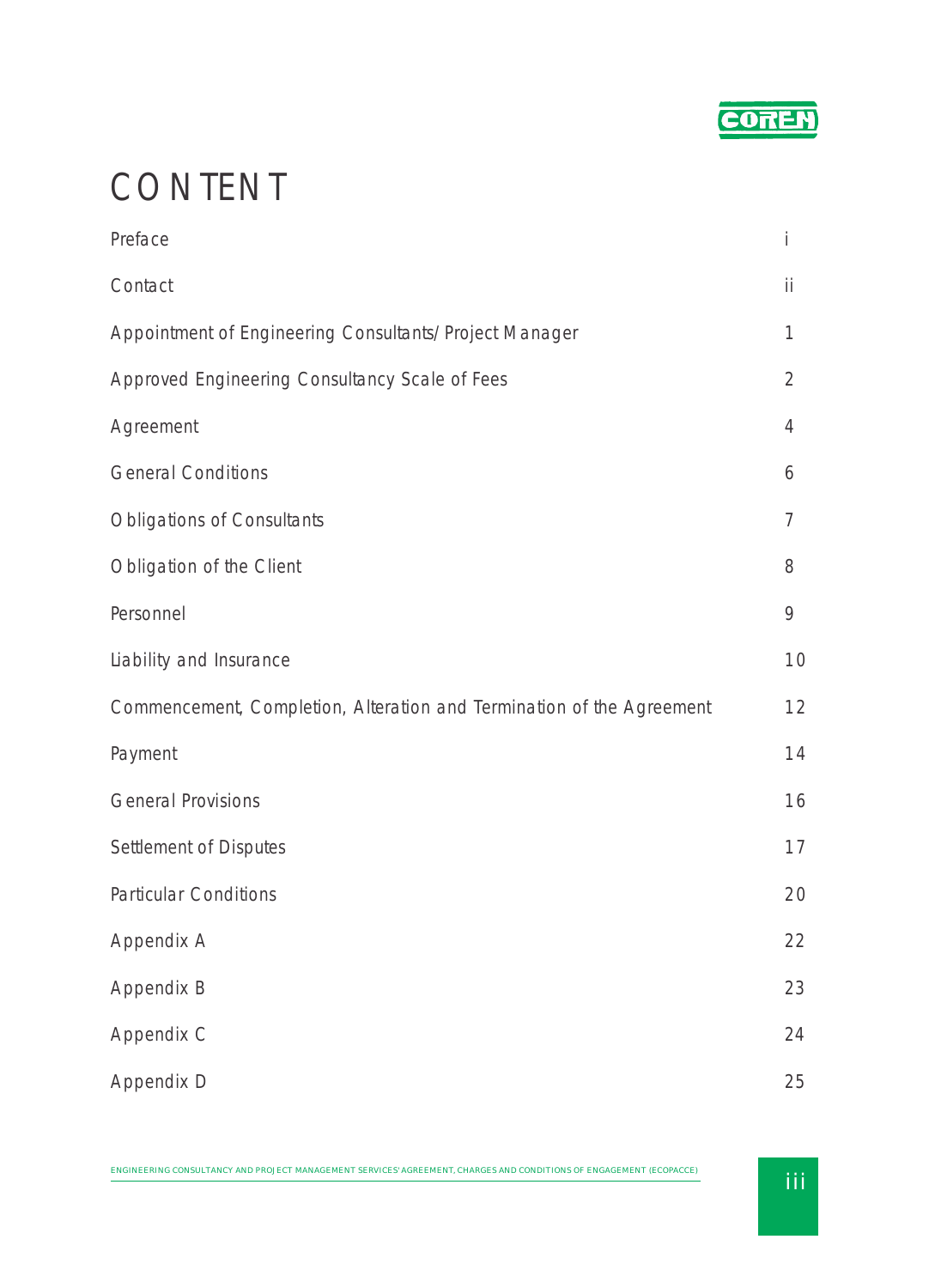



## **APPOINTMENT OF ENGINEERING CONSULTANTS/PROJECT MANAGER**

| Engineering Firm's Name and COREN Firm Registration Number:<br><u>Engineering Firm's Name and COREN Firm Registration Number:</u><br>,我们也不会有什么。""我们的人,我们也不会有什么?""我们的人,我们也不会有什么?""我们的人,我们也不会有什么?""我们的人,我们也不会有什么?""我们的人<br>Engineer's Name, and COREN Registration Number: _________________________________<br>,我们也不会有什么。""我们的人,我们也不会有什么?""我们的人,我们也不会有什么?""我们的人,我们也不会有什么?""我们的人,我们也不会有什么?""我们的人 |  |  |
|------------------------------------------------------------------------------------------------------------------------------------------------------------------------------------------------------------------------------------------------------------------------------------------------------------------------------------------------------------------------------------------------|--|--|
|                                                                                                                                                                                                                                                                                                                                                                                                |  |  |
| ,我们也不能在这里的时候,我们也不能会在这里,我们也不能会在这里的时候,我们也不能会在这里的时候,我们也不能会在这里的时候,我们也不能会在这里的时候,我们也不能                                                                                                                                                                                                                                                                                                               |  |  |
| ,我们也不能会在这里,我们的人们也不能会在这里,我们也不能会在这里,我们也不能会在这里,我们也不能会在这里,我们也不能会在这里,我们也不能会不能会不能会。<br>第2012章 我们的人们,我们的人们的人们,我们的人们的人们,我们的人们的人们的人们,我们的人们的人们,我们的人们的人们,我们的人们的人们,我们的人们的人们,我                                                                                                                                                                                                                              |  |  |
| Client: <u>Queen Client:</u> Queen Client: Queen Client: Queen Client: Queen Client: Queen Client: Queen Client: Queen Client: Queen Client: Queen Client: Queen Client: Queen Client: Queen Client: Queen Client: Queen Client: Qu                                                                                                                                                            |  |  |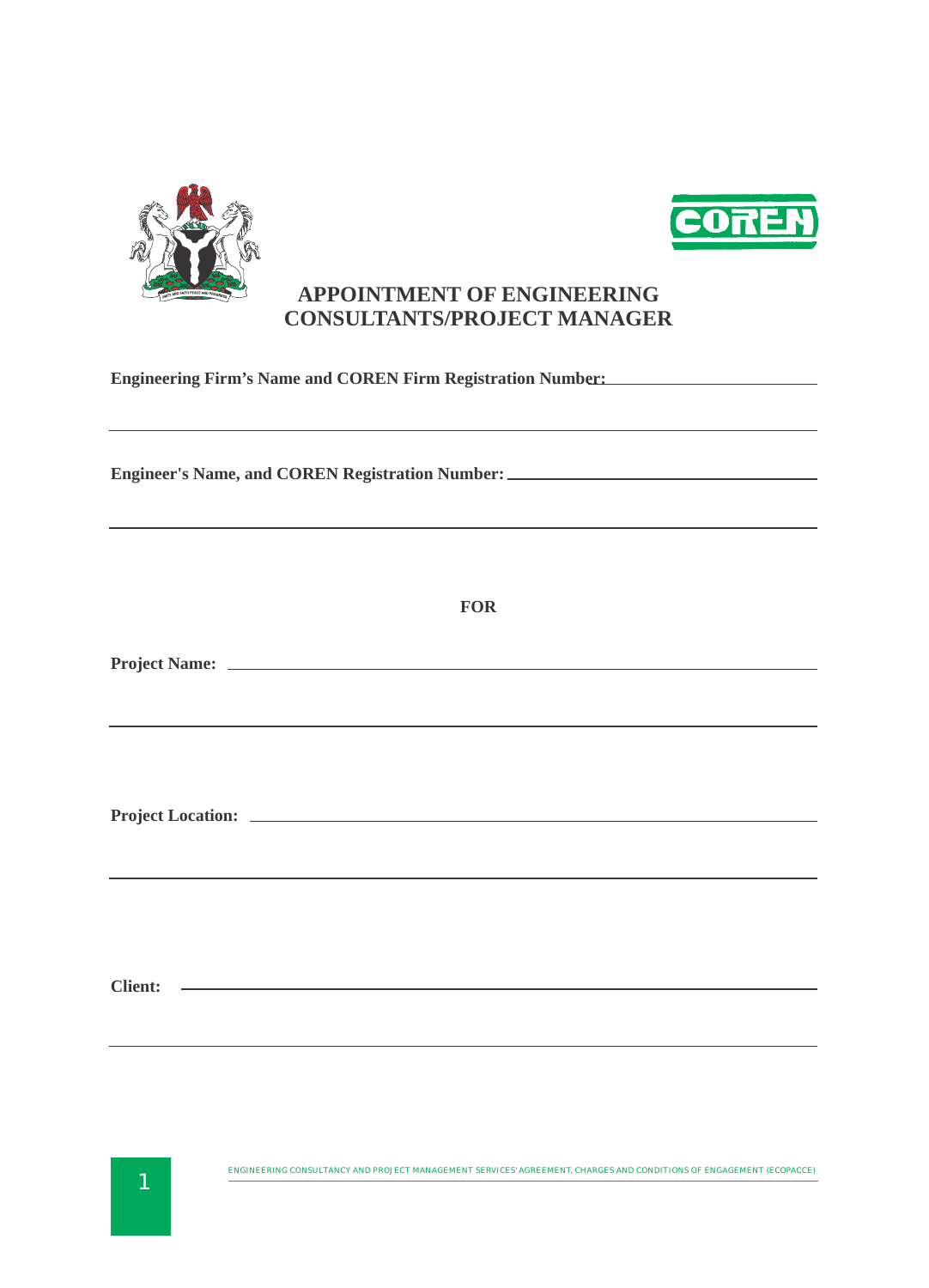

|                | <u>MELINOVED ENOTNEENTIVO CONJUETANCE JUALE OF FEEJ</u> |                |                |              |              |
|----------------|---------------------------------------------------------|----------------|----------------|--------------|--------------|
|                | HOURLY RATES IN NAIRA (2014)<br>YEARS OF EXPERIENCE     |                |                |              |              |
| S/N            | <b>GRADE RANK/DESIGNATION</b>                           | <b>LOWER</b>   | <b>UPPER</b>   | <b>LOWER</b> | <b>UPPER</b> |
|                | Professional Engineering Staff                          |                |                |              |              |
| $\mathbf{1}$   | <b>Chief Engineering Consultant</b>                     | 25             | Above          | 110,000.00   | Above        |
| $\overline{2}$ | <b>Principal Engineering Consultant</b>                 | 20             | 25             | 88,000.00    | 150,000.00   |
| 3              | Senior Engineering Consultant                           | 15             | 20             | 72,000.00    | 140,000.00   |
| $\overline{4}$ | <b>Engineering Consultant</b>                           | 10             | 15             | 48,057.00    | 135,000.00   |
| 5              | <b>Registered Engineer</b>                              | 5              | 10             | 35,000.00    | 125,000.00   |
| 6              | <b>Pupil Engineer</b>                                   | $\overline{2}$ | 5              | 25,000.00    | 105,000.00   |
| $\overline{7}$ | Graduate                                                | $\mathcal{O}$  | $\overline{2}$ | 20,000.00    | 80,000.00    |
|                | <b>Technical Support Staff</b>                          |                |                |              |              |
| 8              | <b>Chief Engineering Technologist</b>                   | 15             | 20             | 60,000.00    | 125,000.00   |
| 9              | Principal Technologist                                  | 10             | 15             | 40,000.00    | 100,000.00   |
| 10             | Senior Engineering Technologist                         | 5              | 10             | 30,000.00    | 80,000.00    |
| 11             | <b>Engineering Technologist</b>                         | $\overline{2}$ | 5              | 15,000.00    | 40,000.00    |
|                | Cad Tech/Engr. G. Technician                            |                |                |              |              |
| 12             | Chief CAD Tech                                          | 15             | 20             | 30,000.00    | 40,000.00    |
| 13             | Senior CAD Tech                                         | 10             | 15             | 20,000.00    | 30,000.00    |
| 14             | CAD Tech/Eng. Technician                                | 5              | 10             | 10,000.00    | 20,000.00    |
| 15             | Chief Engineering Craftsman                             | 15             | 20             | 20,000.00    | 35,000.00    |
| 16             | Senior Engineering Craftsman                            | 10             | 15             | 15,000.00    | 20,000.00    |
| 17             | <b>Engineering Craftsman</b>                            | 5              | 10             | 10,000.00    | 15,000.00    |
|                | Admin. Support Staff/Secretarial                        |                |                |              |              |
| 18             | Senior Admin Support                                    | 15             | 20             | 20,000.00    | 40,000.00    |
| 19             | Admin. Support                                          | 10             | 15             | 10,000.00    | 25,000.00    |
| 20             | Assistant Admin. Support                                | 5              | 10             | 5,000.00     | 15.000.00    |
|                | <b>Drivers</b>                                          |                |                |              |              |
| 21             | Senior Driver                                           | 10             | 15             | 3,500.00     | 5,500.00     |
| 22             | <b>Driver</b>                                           | 5              | 10             | 2,000.00     | 4,000.00     |

#### **APPROVED ENGINEERING CONSULTANCY SCALE OF FEES**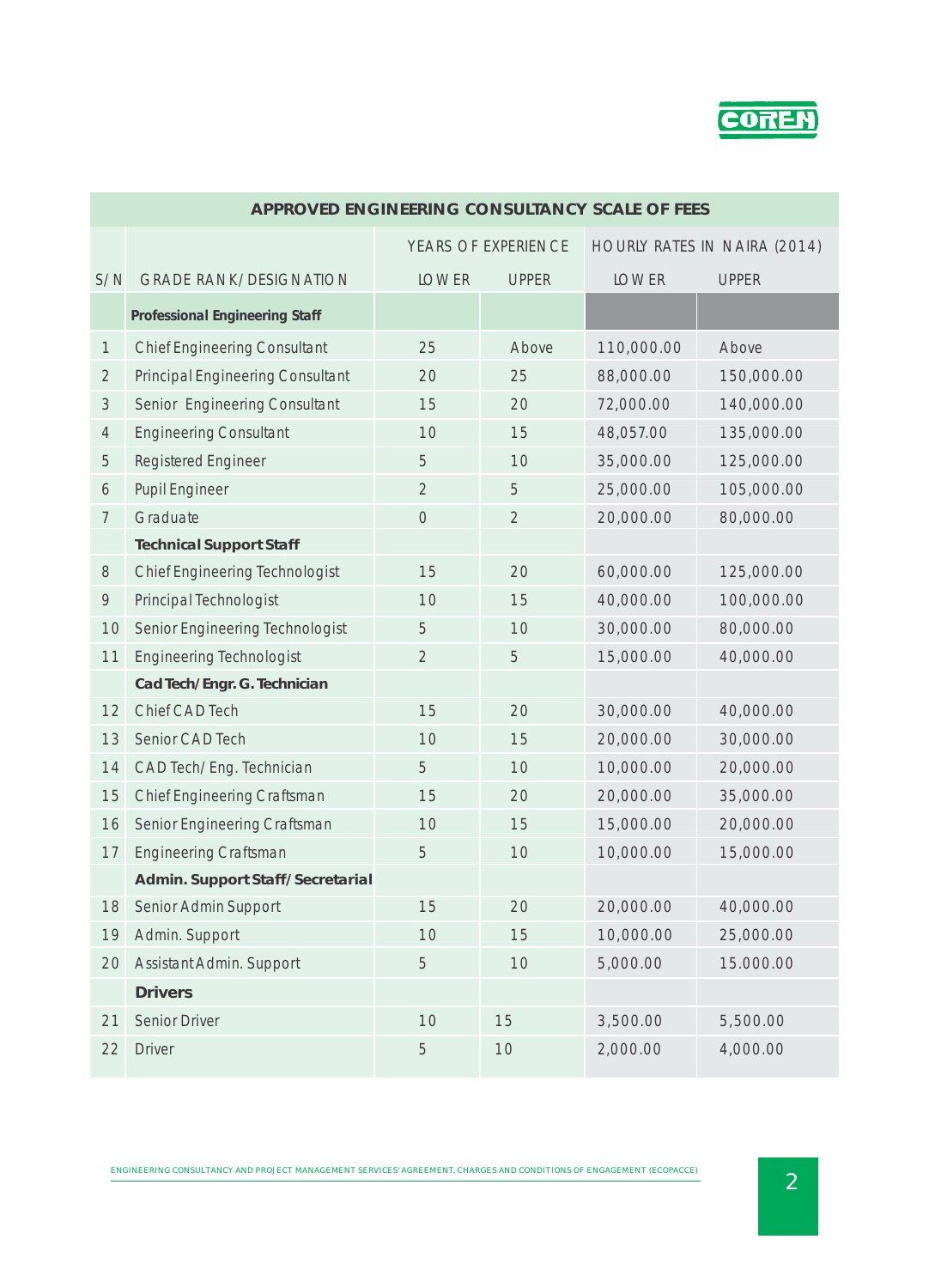

# AGREEMENT

GENERAL CONDITIONS

# PARTICULAR CONDITIONS

APPENDICES A, B, C and D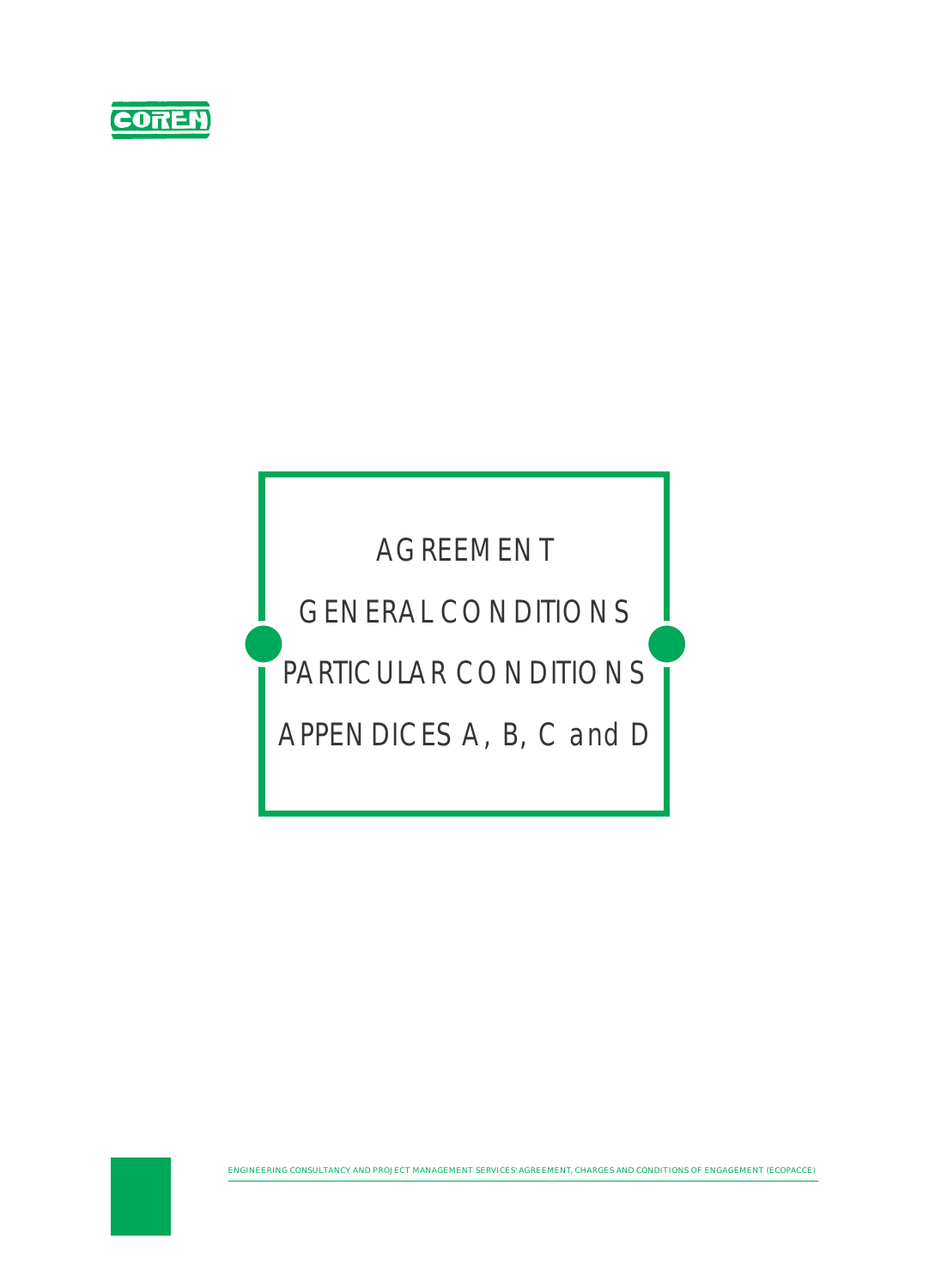

#### **AGREEMENT**

| $\circ$ f $\overline{\phantom{a}}$<br>(hereinafter called "the Client") of the one part            |  |
|----------------------------------------------------------------------------------------------------|--|
| $and$ $\frac{1}{\sqrt{1-\frac{1}{2}}\left(1-\frac{1}{2}\right)}$                                   |  |
| of $\overline{\phantom{a}}$<br>(hereinafter called "the Consultant") of the other part.            |  |
| Whereas the Client desires that certain Services should be performed by the Consultant,<br>namely: |  |
|                                                                                                    |  |
|                                                                                                    |  |
|                                                                                                    |  |

And has accepted a proposal by the Consultant for the performance of such Services.

#### **NOW THIS AGREEMENT WITNESSETH AS FOLLOWS:**

- 1. In this Agreement words and expressions shall have the same meanings as are respectively assigned to them in the Conditions of the client / Consultant Model Services Agreement hereinafter referred to.
- 2. The following documents shall be deemed to form and be read and construed as part of the Agreement, namely:
	- (a) The Letter of Acceptance;
	- (b) The Conditions of the Client / Consultant Model Services Agreement (General Conditions and Particular Conditions);
	- (c) The Appendices, namely: Appendix A - Scope of Services Appendix B - Personnel, Equipment, Facilities & Services of Others to be Provided by the Client Appendix C – Remuneration and Payment Appendix D - Time Schedule for Services,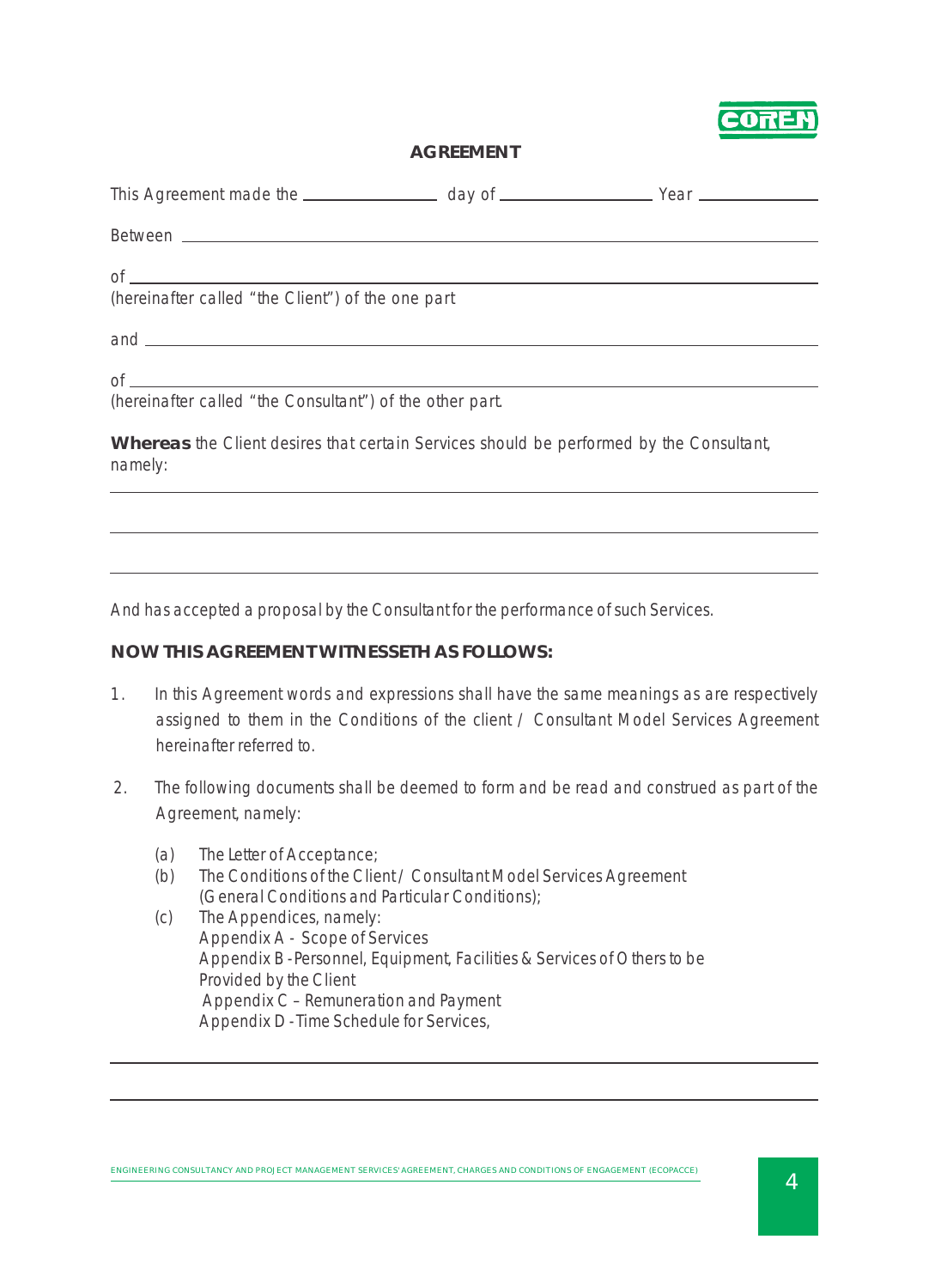

- 3. In consideration of the payments to be made by the Client to the Consultant as hereinafter mentioned the Consultant hereby agrees with the Client to perform the Services in conformity with the provisions of the Agreement.
- 4. The client hereby agrees to pay the Consultant in consideration of the performance of the Services such amounts as may become payable under the provisions of the Agreement at the times and in the manner prescribed by the Agreement.

**In Witness** whereof the parties hereto have caused this Agreement to be executed the day and year first before written in accordance with their respective laws.

Authorised signature(s) of Client

| In the presence of:                                                                                                                                                                                                                 |
|-------------------------------------------------------------------------------------------------------------------------------------------------------------------------------------------------------------------------------------|
|                                                                                                                                                                                                                                     |
| Signature                                                                                                                                                                                                                           |
| Address                                                                                                                                                                                                                             |
|                                                                                                                                                                                                                                     |
| Authorised signature(s) of Consultant                                                                                                                                                                                               |
|                                                                                                                                                                                                                                     |
|                                                                                                                                                                                                                                     |
| In the presence of: <u>Containing the set of</u> the set of the set of the set of the set of the set of the set of the set of the set of the set of the set of the set of the set of the set of the set of the set of the set of th |
|                                                                                                                                                                                                                                     |
|                                                                                                                                                                                                                                     |
| <b>Address</b>                                                                                                                                                                                                                      |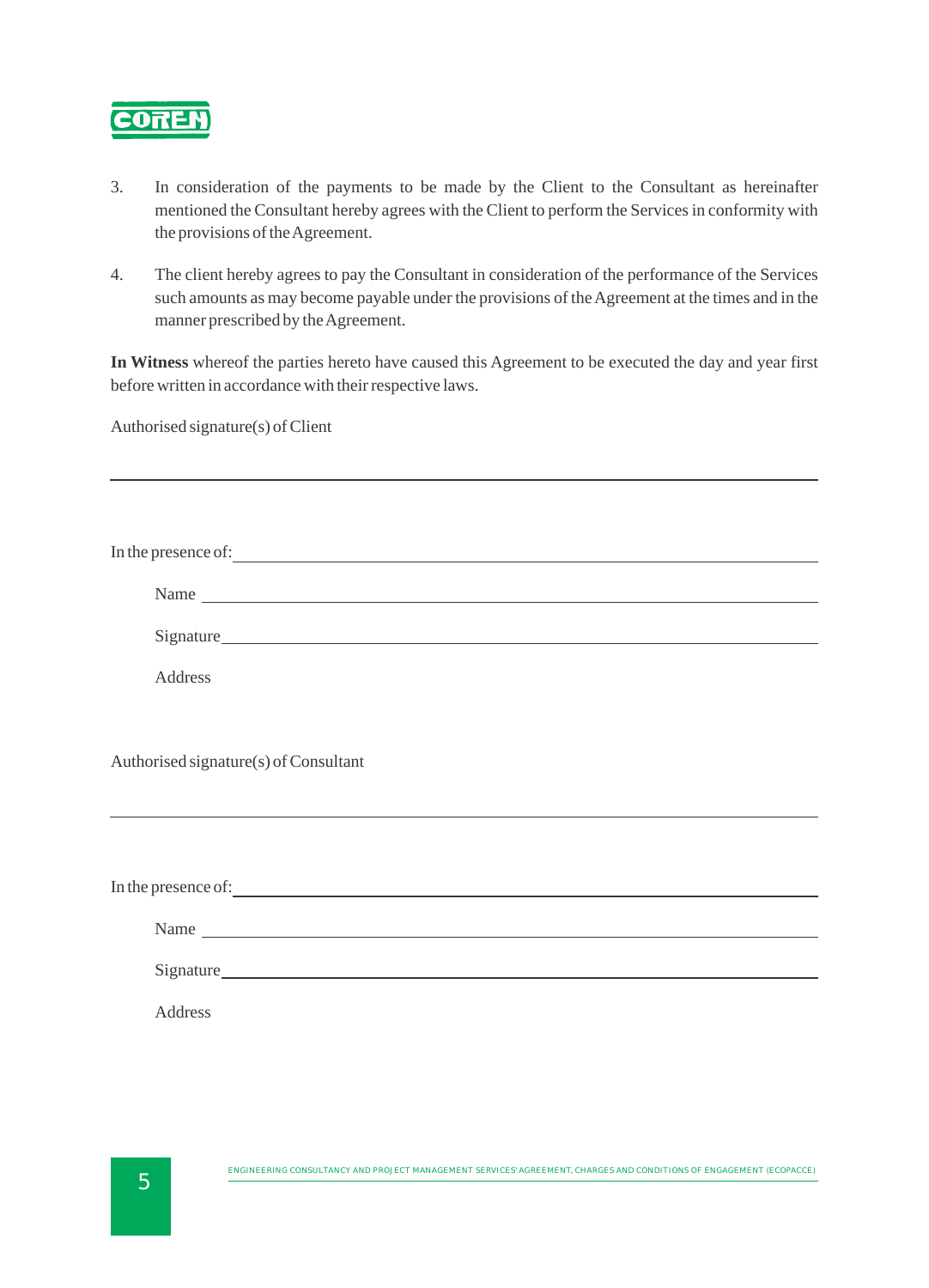

# **GENERAL CONDITIONS DEFINITIONS AND INTERPRETATION**

#### **1.0 DEFINITIONS**

*The following words and expressions shall have the meanings assigned to them except where the context otherwise requires:*

- 1.1 **"Project"** means the project named in the Particular Conditions for which the services are to be provided.
- 1.2 **"Services"** means the services to be performed by the Consultant in accordance with the Agreement and comprise Normal Services, Additional Services and Exceptional Services.
- 1.3 **"Works"** means the permanent works to be executed (including the goods and equipment to be supplied to the Client) for the achievement of the project.
- 1.4 **"Client"** means the party named in the Agreement, who employs the Consultant, and legal successors to the Client and permitted assignees.
- 1.5 **"Consultant"** means the party named in the Agreement, who is employed as an independent professional firm by the Client to perform the Services, and legal successors to the Consultant and permitted assignees.
- 1.6 **"Party"** and 'parties" means the Client and the Consultant and "third party" means any other persons or entity as the context requires.
- 1.7 **"Agreement"** means the Conditions comprising the Conditions of the Client / Consultant Model Services Agreement (General Conditions and Particular Conditions) together with Appendix A (Scope of Services), Appendix B (Personnel, Equipment, Facilities and Services of Others to be provided by the Client), Appendix C (Remuneration and Payment), Appendix D (Time Schedule for Services), Letters of Offer & Acceptance and Formal Agreement if completed, or otherwise as specified in the Particular Conditions.
- 1.8 **"Day"** means the period between any one midnight and the next.
- 1.9 **"Month"** means a period of one month according to the Gregorian calendar commencing with any day of the month.
- 1.10 **"Local Currency"** (LC) means the "NAIRA" and "Foreign Currency" (FC) means any other currency.
- 1.11 **"Agreed Compensation"** means additional sums as defined in the Particular Conditions which are payable under the Agreement.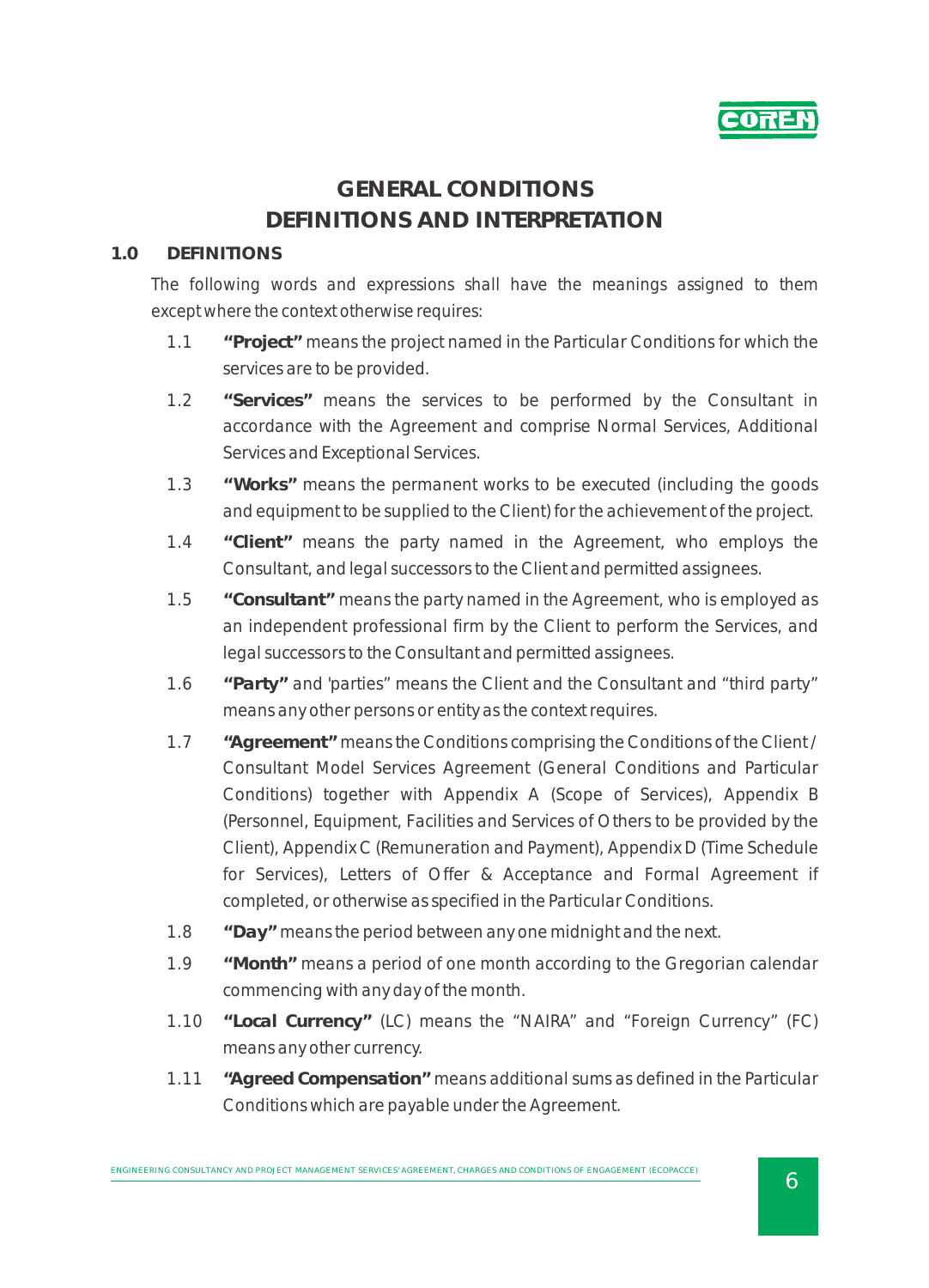

#### **2.0 INTERPRETATION**

- 2.1 The headings in the Agreement shall not be used in its interpretation.
- 2.2 The singular includes the plural, the masculine includes the feminine, and vice-versa where the context requires.
- 2.3 If there is conflict between provisions of the Agreement, the last to be written chronologically shall prevail, unless otherwise specified in the Particular Conditions.

# **OBLIGATIONS OF CONSULTANTS**

**3.0 SCOPE OF SERVICES**

The Consultant shall perform Services relating to the Project. The Scope of the Services is stated in Appendix A.

#### **4.0 NORMAL ADDITIONAL AND EXCEPTIONAL SERVICES**

- 4.1 Normal Services are those described as such in Appendix A.
- 4.2 Additional Services are those described as such in Appendix A or which by written agreement of the parties are otherwise additional to Normal Services.
- 4.3 Exceptional Services are those which are not Normal or Additional Services but which are necessarily performed by the Consultant in accordance with Clause 28.

#### **5.0 DUTY OF CARE AND EXERCISE OF AUTHORITY**

- 5.1 The Consultant shall exercise reasonable skill, care and diligence in the performance of his obligations under the Agreement.
- 5.2 Where the Services include the exercise of powers or performance of duties authorised or required by the terms of a contract between the Client and any third party, the Consultant shall:
	- (a) Act in accordance with the contract provided that the details of such powers and duties are acceptable to him and agreed in writing where they are not described in Appendix A.
	- (b) If authorised to certify, decide or exercise discretion, do so fairly between the Client and third party not as an arbitrator but as an independent professional acts by his skill and judgement.
	- (c) If so authorised vary the obligations of any third party, subject to obtaining the prior approval of the Client to any variation which can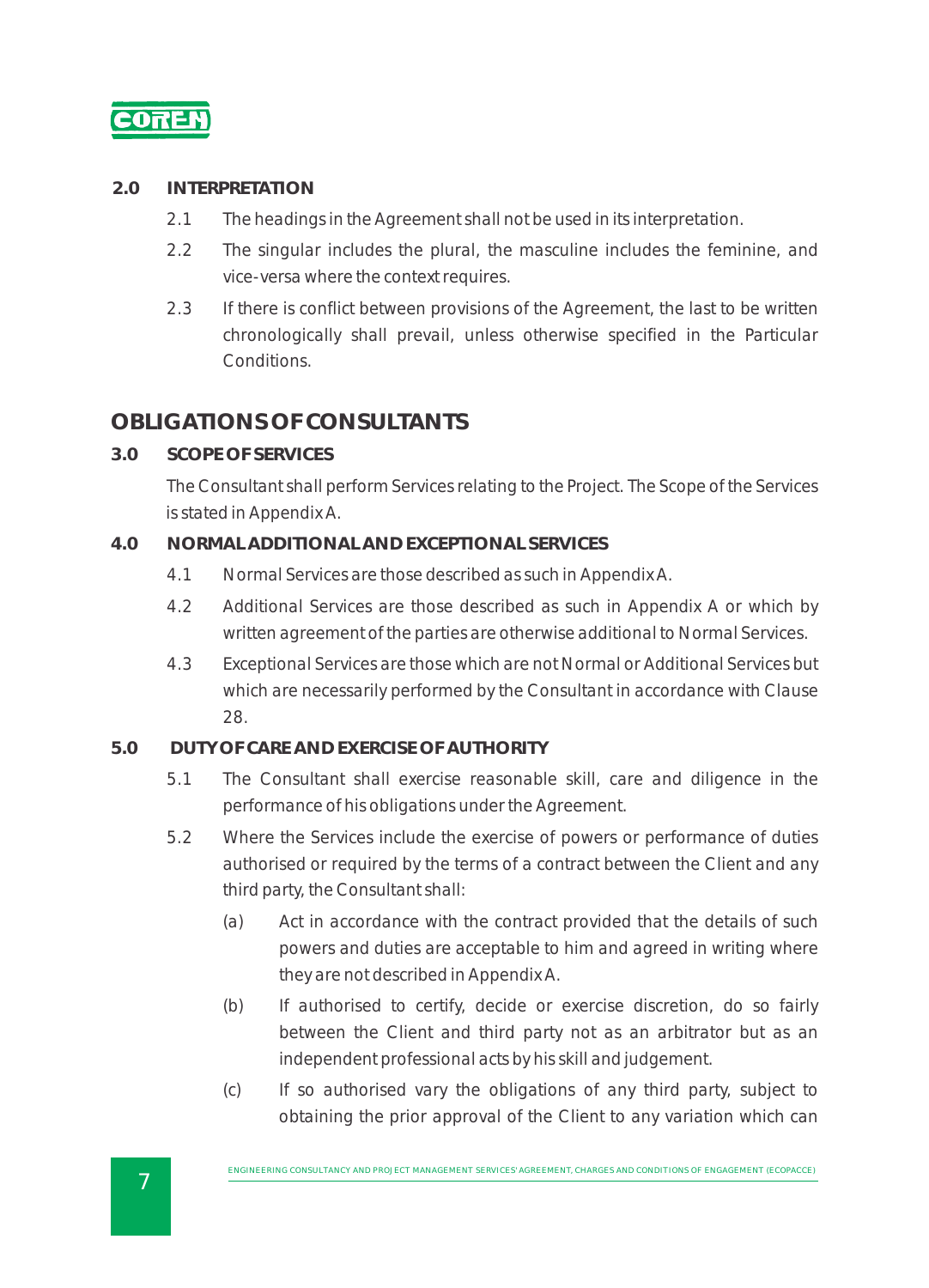

have an important effect on costs or quality or time (except in any emergency when the Consultant shall inform the Client as soon as practicable).

#### **6.0 CLIENT'S PROPERTY**

Anything supplied by or paid for by the Client for the use of the Consultant shall be the property of the Client and where practicable shall be so marked. When the Services are completed or terminated the Consultant shall furnish inventories to the Client of what has not been consumed in the performance of the Services and shall deliver it as directed by the Client. Such delivery shall be regarded as an Additional Service.

# **OBLIGATION OF THE CLIENT**

#### **7.0 INFORMATION**

The Client shall so as not to delay the Services and within a reasonable time, give to the Consultant free of cost all information in his power to obtain which may pertain to the Services.

#### **7.1 FINANCIAL PLAN**

The Client shall provide the consultant within 28 days from the date of receiving a request from the Consultant, reasonable evidence that financial plan have been made and are being maintained to enable the Client pay the Consultants' fees in accordance with Appendix C. If the Client proposes to make significant changes to the plan, the Client shall give notice to the Consultant with the detail of the changes.

#### **8.0 DECISION**

On all matters properly referred to him in writing by the Consultant the Client shall give his decision in writing so as not to delay the Services and within a reasonable time.

#### **9.0 ASSISTANCE**

In the country of the Project and in respect of the Consultant, his personnel and dependants, as the case may be, the Client shall do all in his power to assist in:

- I) The provision of documents necessary for entry, residence, work and exit;
- ii) Providing unobstructed access wherever it is required for the Services;
- iii) Import, export and customs clearance of personal effects and of goods required for the Services;
- iv) Their repatriation in emergencies;
- v) The provision of the authorities necessary to permit the import of foreign currency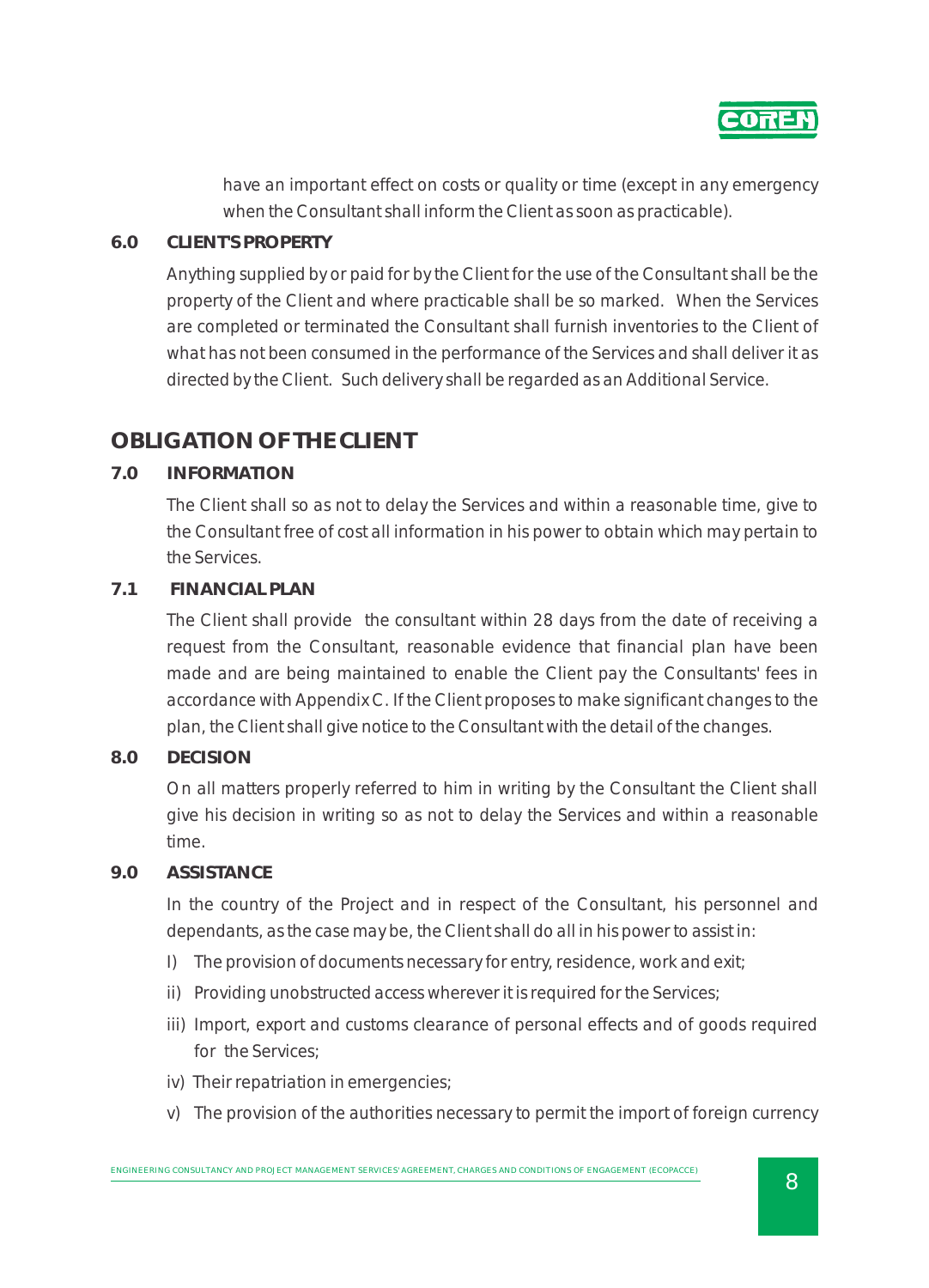

by the Consultant for the Services and by his personnel for their personal use and to permit the export of money earned in the performance of the Services;

vi) Providing access to other organisations for collection of information which is to be obtained by the Consultant.

#### **10.0 EQUIPMENT AND FACILITIES**

The Client shall make available, free of cost, to the Consultant for the purpose of the Services the equipment and facilities described in Appendix B.

#### **11.0 CLIENT'S PERSONNEL**

In consultation with the Consultant, the Client shall at his own cost arrange for the selection and provision of personnel in his employment to the Consultant in accordance with Appendix B. In connection with the Services such personnel shall take instructions only from the Consultant.

#### **12.0 SERVICES OF OTHERS**

The Client shall at his cost arrange for the provision of services from other as described in Appendix B, and the Consultant shall co-operate with the suppliers of such services but shall not be responsible for them or their performance.

## **PERSONNEL**

#### **13.0 SUPPLY OF PERSONNEL**

The personnel who are sent by the Consultant to work in the country of the Project shall have been physically examined and found fit for their assignments, and their qualifications shall be acceptable to the Client.

The personnel to be supplied by the Client in accordance with Clause 11 shall be acceptable to the Consultant

If the Client cannot supply Client's personnel or services of others for which he is responsible and it is agreed to be necessary for the satisfactory performance of the Services, the Consultant shall arrange for its supply as an Additional Service.

#### **14.0 REPRESENTATIVES**

For the administration of the Agreement each party shall designate an official or individual to be his representative.

If required by the Client, the Consultant shall designate an individual to liaise with the Client's representative in the country of the Project.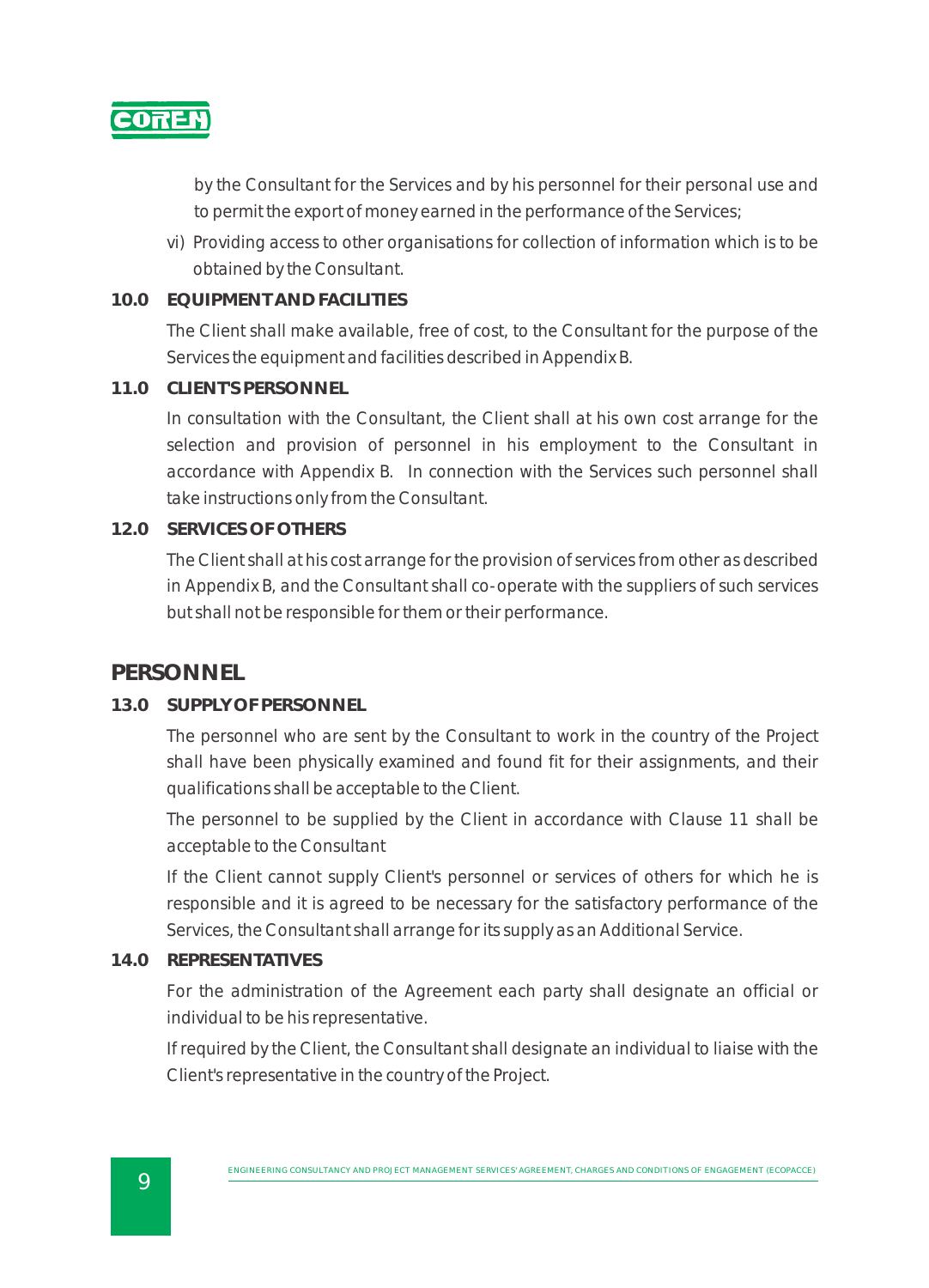

#### **15.0 CHANGES IN PERSONNEL**

If it is necessary to replace any person, the party responsible for the appointment shall immediately arrange for replacement by a person of comparable competence.

The cost of such replacement shall be borne by the party responsible for the appointment except that if the replacement is requested by the other party

- (i) Such request shall be in writing stating the reasons for it and
- (ii) The party making the request shall bear the cost of replacement unless misconduct or inability to perform satisfactorily is established as the reason.

## **LIABILITY**

#### **16.0 LIABILITY BETWEEN THE PARTIES**

**16.1 Liability of the Consultant**

The Consultant shall only be liable to pay compensation to the Client arising out of or in connection with the Agreement if a breach of Clause 5(i) is established against him.

**16.2 Liability of the Client** 

The Client shall be liable to the Consultant if a breach of his duty to the Consultant is established against the Client.

**16.3 Compensation**

If it is considered that either party is liable to the other, compensation shall be payable only on the following terms:

- (i) Such compensation shall be limited to the amount of reasonably foreseeable loss and damage suffered as a result of such breach, but not otherwise
- (ii) In any event, the amount of such compensation will be limited to the amount specified in Clause 18.1.
- (iii) If either party is considered to be liable jointly with third parties to the other, the proportion of compensation payable by him shall be limited to that proportion of liability which is attributable to his breach.

#### **17.0 DURATION OF LIABILITY**

Neither the Client nor the Consultant shall be considered liable for any loss or damage resulting from any occurrence unless a claim is formally made on him before the expiry of the relevant period stated in the Particular Conditions, or such earlier date as may be prescribed by law.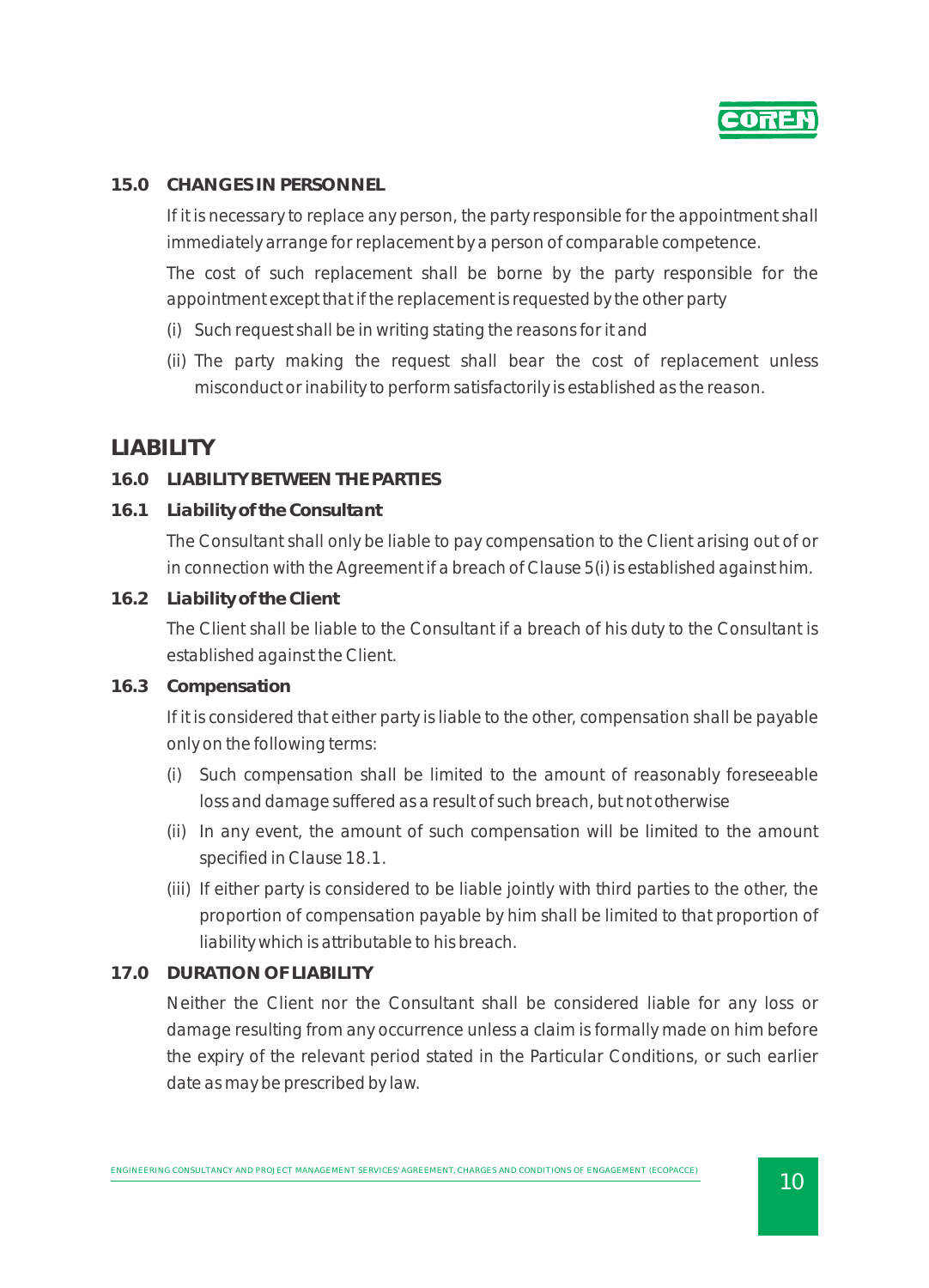

#### **18.0 LIMIT OF COMPENSATION AND INDEMNITY**

**18.1 Limit of Compensation**

The maximum amount of compensation payable by either party to the other in respect of liability under Clause 16 is limited to the amount stated in the Particular Conditions. This limit is without prejudice to any Agreed Compensation specified under Clause 31(ii) or otherwise imposed by the Agreement.

Each party agrees to waive all claims against the other in so far as the aggregate of compensation which might otherwise be payable exceeds the maximum amount payable.

If either party makes a claim for compensation against the other and this is not established the claimant shall entirely reimburse the other for his costs incurred as a result of the claim.

**18.2 Indemnity** 

So far as the applicable law permits, the Client shall indemnify the Consultant against the adverse effects of all claims including such claims by third parties which arise out of or in connection with the Agreement:

- (i) Except insofar as they are covered by the insurances arranged under the terms of Clause 19.
- (ii) Made after the expiry of the period of liability referred to in Clause 17.
- **18.3 Exceptions**

Clause 18.1 and 18.2 do not apply to claims arising:

(i) From deliberate default or reckless misconduct, or

(ii) Otherwise than in connection with the performance of obligations under the Agreement.

#### **19.0 INSURANCE FOR LIABILITY AND IDEMNITY**

The Client may request in writing that the Consultant

- (i) Insures against his liability under Clause 16.1;
- (ii) Increases his insurance against liability under Clause 16.1 over that for which he was insured at the date of the Client's first invitation to him for a proposal for the Services,
- iii) Insures against public / third party liability,
- (iv) Increases his insurance against public / third party liability over that for which he was insured at the date of the Client's first invitation to him for a proposal for the Services,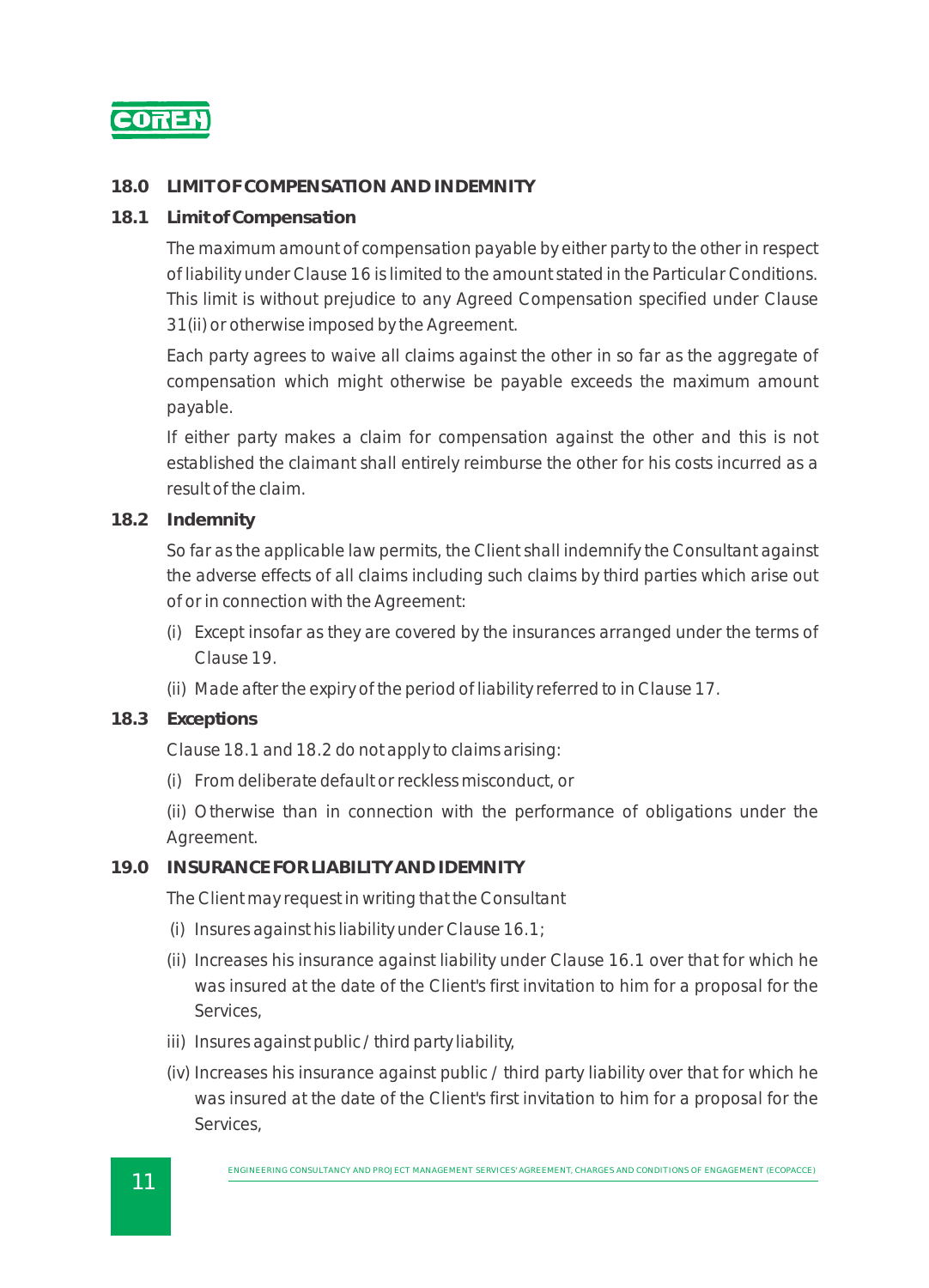

(v) Effects other insurances.

If so requested, the Consultant shall make all reasonable efforts to effect such insurance or increase in insurance with an insurer and on terms acceptable to the Client. The cost of such insurance or increase in insurance shall be at the expense of the Client.

#### **20.0 INSURANCE OF CLIENT'S PROPERTY**

Unless otherwise requested by the Client in writing the Consultant shall make all reasonable efforts to insure on terms acceptable to the Client:

- i. Against loss or damage to the property of the Client supplied or paid for under Clause 6.
- ii. Against liabilities arising out of the use of such property.

The cost of such insurance shall be at the expense of the Client.

# **COMMENCEMENT, COMPLETION, ALTERATION AND TERMINATION OF THE AGREEMENT**

#### **21.0 AGREEMENT EFFECTIVE**

The Agreement is effective from the date of receipt by the Consultant of the Client's Letter of Acceptance of the Consultant's proposal or of the latest signature necessary to complete the Formal Agreement, if any, whichever is the later.

#### **22.0 COMMENCEMENT AND COMPLETION**

The Services shall be commenced and completed at the times or within the periods stated in the Particular Conditions subject to extensions in accordance with the Agreement.

#### **23.0 VARIATIONS**

The Agreement can be varied on application by either party by written agreement of the parties.

#### **24.0 FURTHER PROPOSALS**

If requested by the Client in writing, the Consultant shall submit proposals for altering the Services. The preparation and submission of such proposals shall be an Additional Service.

**25.0 DELAYS**

If the services are impeded or delayed by the Client or his contractors so as to increase the amount or duration of the Services**:**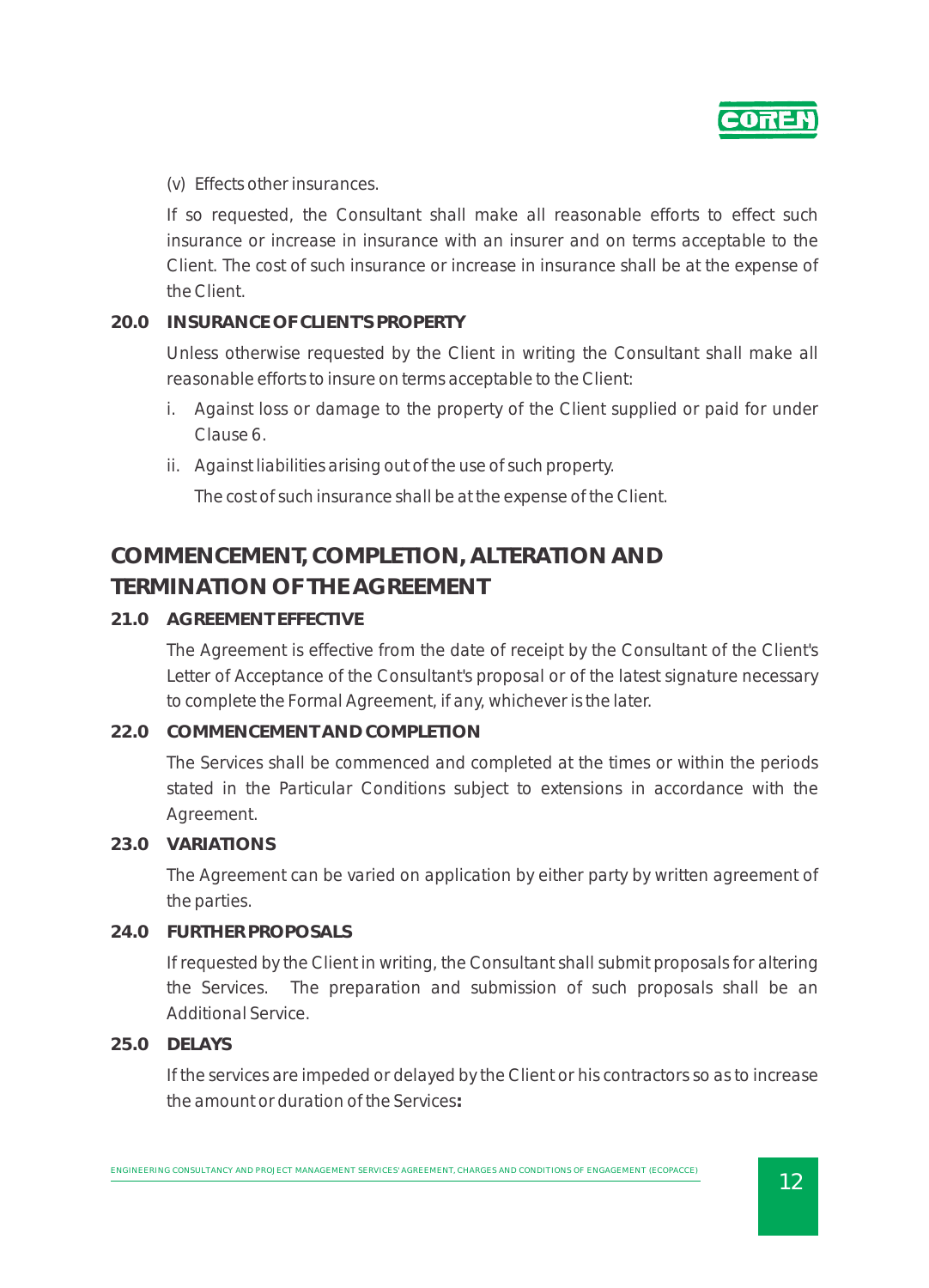

- (i) The Consultant shall inform the Client of the circumstances and probable effects.
- (ii) The increase shall be regarded as Additional Services.
- (iii) The time for completion of the Services shall be increased accordingly.

#### **26.0 CHANGED CIRCUMSTANCES**

If circumstances arise for which the Consultant is not responsible which make it irresponsible or impossible for him to perform in whole or in part the Services in accordance with the Agreement he shall promptly dispatch a notice to the Client In these circumstances if certain Services have to be suspended, the time for their completion shall be extended until the circumstances no longer apply plus a reasonable period not exceeding 42 days for resumption of them.

If the speed of performing certain Services has to be reduced, the time for their completion shall be extended as may be made necessary by the circumstances.

#### **27.0 ABANDONMENT, SUSPENSION OR TERMINATION**

- **27.1 By Notice of the Client**
	- (i) The Client may suspend all or part of the Services or terminate the Agreement by notice of at least 56 days to the Consultant who shall immediately make arrangement stop the Services and minimise expenditure.
	- (ii) If the Client considers that the Consultant is without good reason not discharging his obligations, he can inform the Consultant by notice stating the grounds for the notice. If a satisfactory reply is not received within 21 days the Client can by a further notice terminate the Agreement provided that such further notice is given within 35 days of the Client's former notice.

#### **27.2 By Notice of the Consultant**

After giving at least 14 days' notice to the Client, the Consultant can by a further notice of at least 42 days terminate the Agreement, or at his discretion without prejudice to the right to terminate can suspend or continue suspension of performance of the whole or part of the Services.

- (i) When 28 days after due date for payment of an invoice he has not received payment of that part of it which has not by that time been contested in writing, or
- (ii) When Services have been suspended under either Clause 26 or Clause 27.1 and the period of suspension has exceeded 182 days.

#### **28.0 EXCEPTIONAL SERVICES**

Upon the occurrence of circumstances described in Clause 26 or abandonment or suspension or resumption of Services or upon termination of the Agreement otherwise than under the provisions of Clause 27.1(ii) any necessary work or expense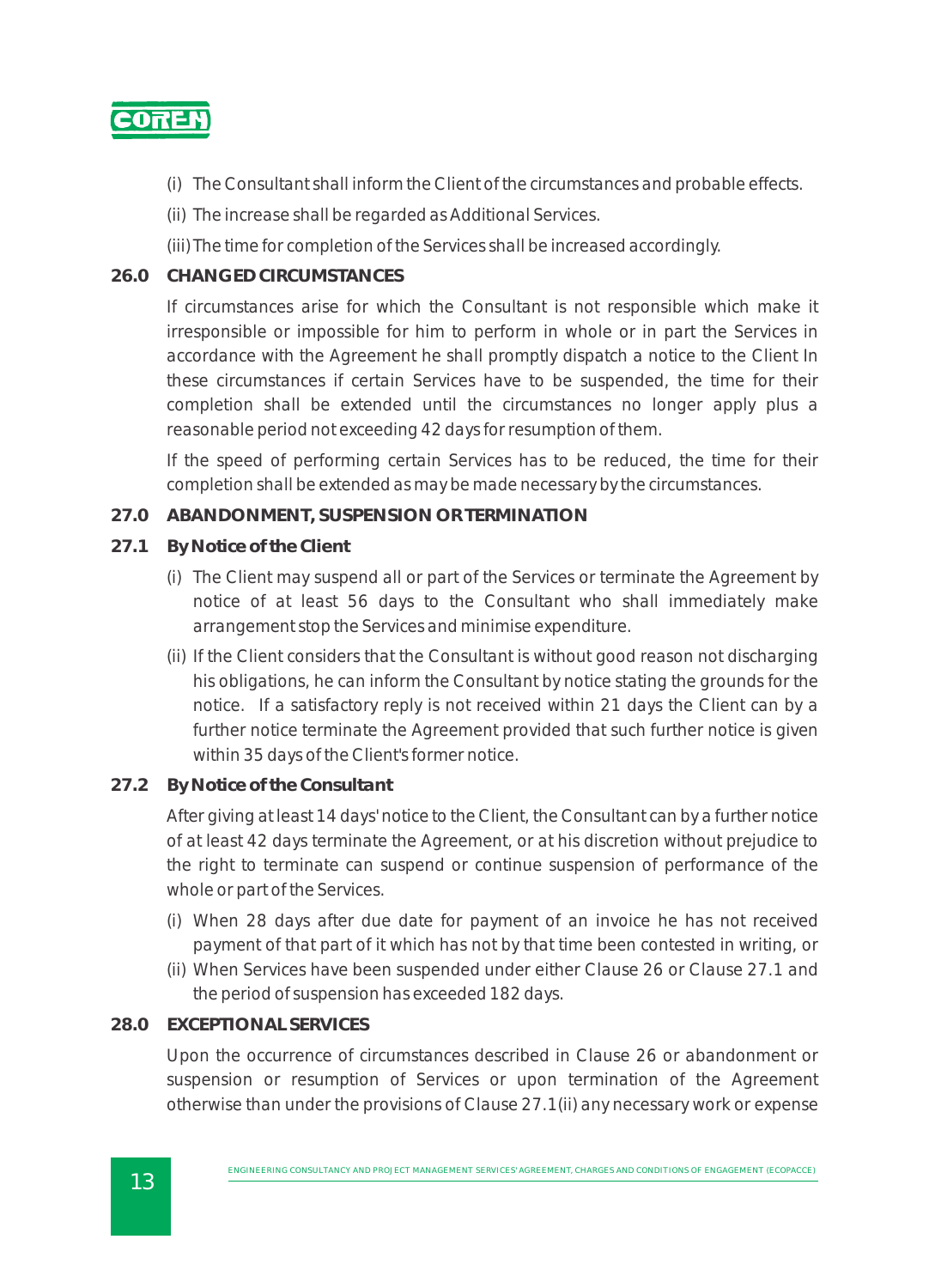

by the Consultant extra to the Normal and Additional Services shall be regarded as Exceptional Services.

#### **29.0 RIGHTS AND LIABILITIES OF PARTIES**

Termination of the Agreement shall not prejudice or affect the accrued rights or claims and liabilities of the Parties.

After termination of the Agreement, the provisions of Clause 18 shall remain in force.

## **PAYMENT**

- **30.0 PAYMENT TO THE CONSULTANT**
	- (i) The Client shall pay the Consultant for Normal Services in accordance with the Conditions and with the details stated in Appendix C, and shall pay for Additional Services at rates and prices which are given in or based on those in Appendix C so far as they are applicable but otherwise as are agreed in accordance with Clause 23.
	- (ii) Unless otherwise agreed in writing, the Client shall pay the Consultant in respect of Exceptional Services**:**
		- (a) As for Additional Services for extra time spent by the Consultant's personnel in the performance of the Services.
		- (b) The net cost of all other extra expense incurred by the Consultant.
- **31.0 TIME FOR PAYMENT**
	- (i) Amounts due to the Consultant shall be paid within 30 days of the invoice of the consultant or otherwise stated in the particular conditions.
	- (ii) If the Consultant does not receive payment within the time stated in Clause 31(i) or in the Particular Conditions he shall be paid Agreed compensation at the rate defined in the Particular Conditions compounded monthly on the sum overdue and in its currency reckoned from the due date for payment of the invoice. Such Agreed Compensation shall not affect the rights of the Consultant stated in Clause 27.2.
- **32.0 CURRENCY OF PAYMENT**
	- (i) The currency applicable to the Agreement is that stated in the Particular Conditions.

Where payment is to be made in other currencies it shall be computed at rates of exchange as defined in the Particular Conditions and paid net without deductions. Unless otherwise specified in Appendix C, the Client warrants that the Consultant can transfer abroad promptly all Local and Foreign Currency amounts in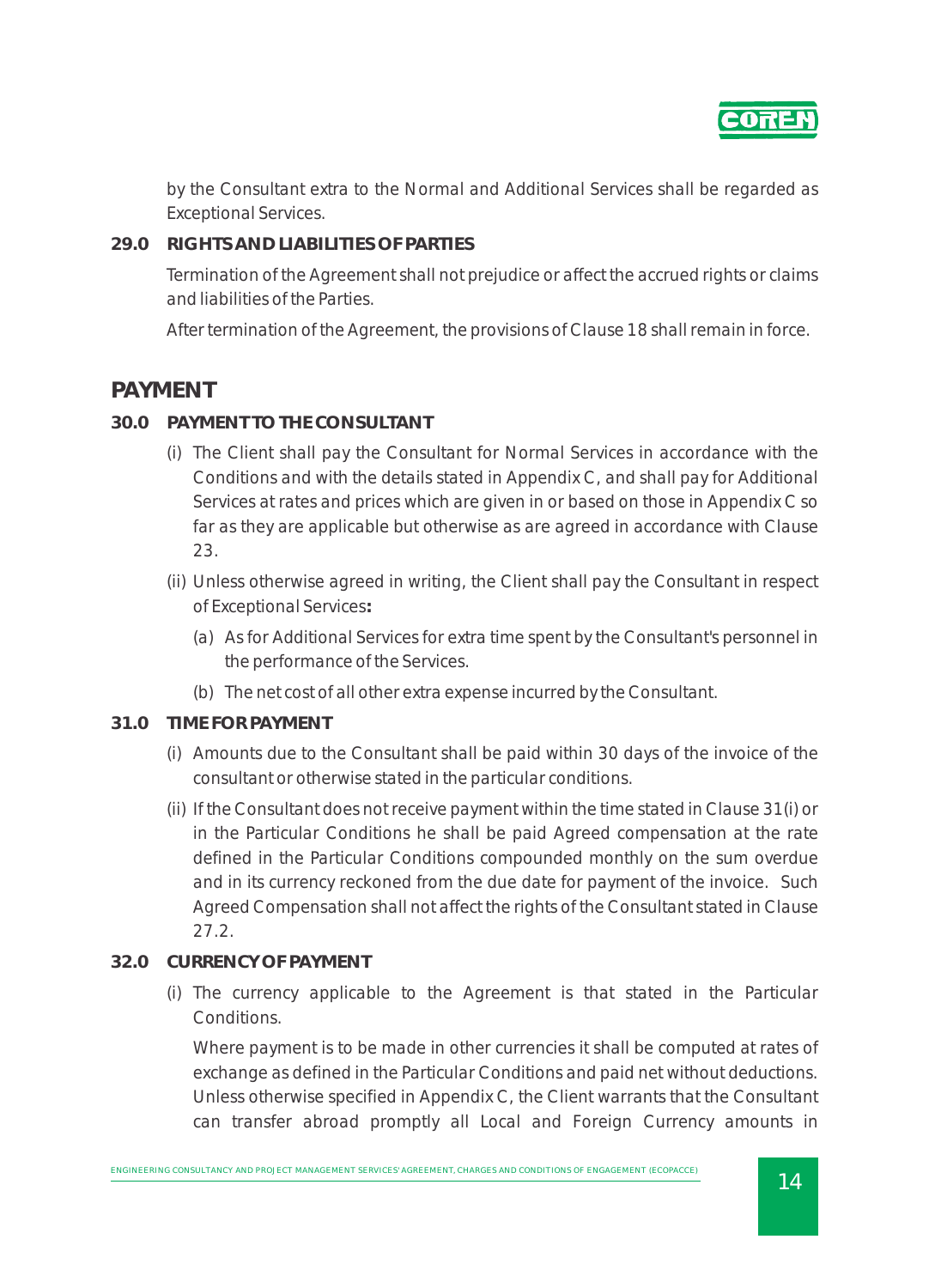

connection with performance of the Services which are received by him in the Client's country.

- (ii) If at the date of the Agreement or during the performance of the Services the conditions in the Client's country are such as may be contrary to the Agreement either
	- (a) Prevent or delay the transfer abroad of local or Foreign Currency payments received by the Consultant in the Client's country, or
	- (b) Restrict the availability or use of Foreign Currency in the Client's country, or
	- (c) Impose taxes or differential rates of exchange for the transfer from abroad of Foreign Currency into the Client's country by the Consultant for Local Currency expenditure and subsequent retransfer abroad of Local Currency up to the same amount such as to inhibit the Consultant in the performance of the Services or to result in financial disadvantage to him,

The Client warrants that such shall be deemed circumstances justifying the application of Clause 26 if alternative financial arrangements are not made to the satisfaction of the Consultant.

#### **33.0 THIRD PARTY CHARGES ON THE CONSULTANT**

**Except where specified in the Particular Conditions or Appendix C.**

- (i) The Client shall whenever possible arrange that exemption is granted to the Consultant and those of his personnel who are not normally resident in the country of the Project from any payments required by the Government or authorised third parties in that country which arise from this Agreement in respect of:
	- (a) Their remuneration
	- (b) Their imported goods other than food and drink
	- (c) Goods imported for the Services
	- (d) Documents.
- (ii) Whenever the Client is unsuccessful in arranging such exemption he shall reimburse the Consultant for such payments properly made.
- (iii) Provided that the goods when no longer required for the purpose of the Services and not the property of the client.
	- (a) Shall not be disposed of in the country of the Project without the Client's approval
	- (b) Shall not be exported without payment to the Client or any refund or rebate recoverable and received from the Government or authorised third parties.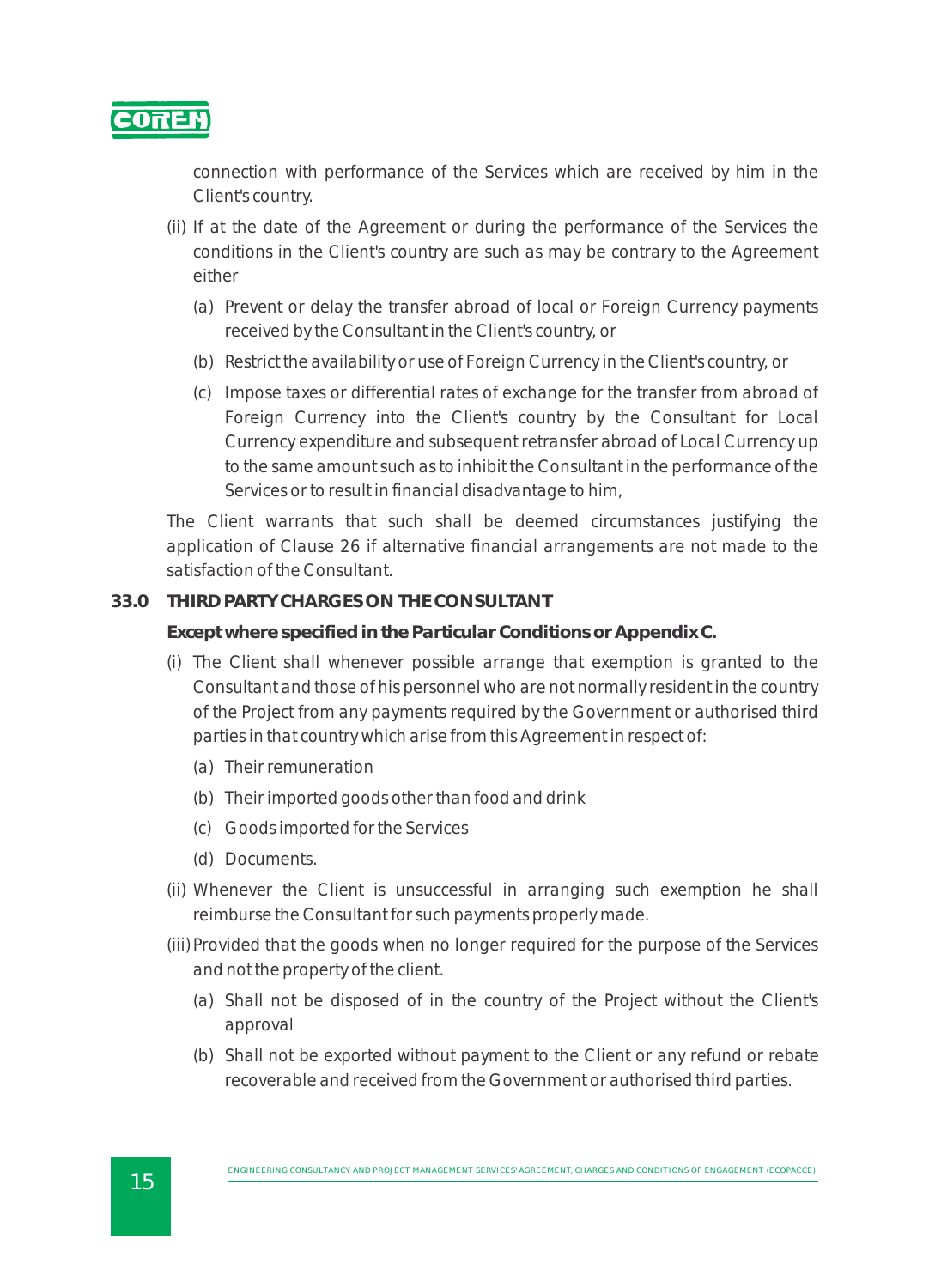

#### **34.0 DISPUTED INVOICES**

If any item or part of an item in an invoice submitted by the Consultant is contested by the Client, the Client shall give prompt notice with reasons and shall not delay payment on the remainder of the invoice. Sub-clause (ii) of Clause 31 shall apply to all contested amounts which are finally determined to have been payable to the Consultant.

#### **35.0 INDEPENDENT AUDIT**

The Consultant shall maintain up-to-date records which clearly identify relevant time and expenses.

Except where the Agreement provides for lump sum payments, not later than twelve months after the completion or termination of the Services, the Client can at notice of not less than 7 days require that a reputable firm of accountants nominated by him audit any amount claimed by the Consultant by attending during normal working hours at the office where the records are maintained.

# **GENERAL PROVISIONS**

**36.0 LANGUANGES AND LAW**

The language shall be English and the law shall be the laws of the Federal Republic of Nigeria.

**37.0 CHANGES IN LEGISLATION**

If the date of the Agreement, the cost or duration of the Services is altered as a result of changes in or additions to the regulations in Nigeria or in the country which the Services are to be performed except that of the Consultant's principal place of business stated in the Particular Conditions the agreed remuneration and time for completion shall be adjusted accordingly.

#### **38.0 ASSIGNMENT AND SUB-CONTRACTS**

- (i) The Consultant shall not without the written consent of the Client assign the benefits from the Agreement other than money.
- (ii) Neither the Client nor the Consultant shall assign obligations under the Agreement without the written consent of the other party.
- (iii) The Consultant shall not without the written consent of the Client initiate or terminate any sub-contract for performance of all or part of the Services.

#### **39.0 COPYRIGHT**

The consultant retains copyright of all documents prepared by him. The Client shall be entitled to use them or copy them only for the Works and the purpose for which they are intended, and need not obtain the Consultant's permission to copy for such use.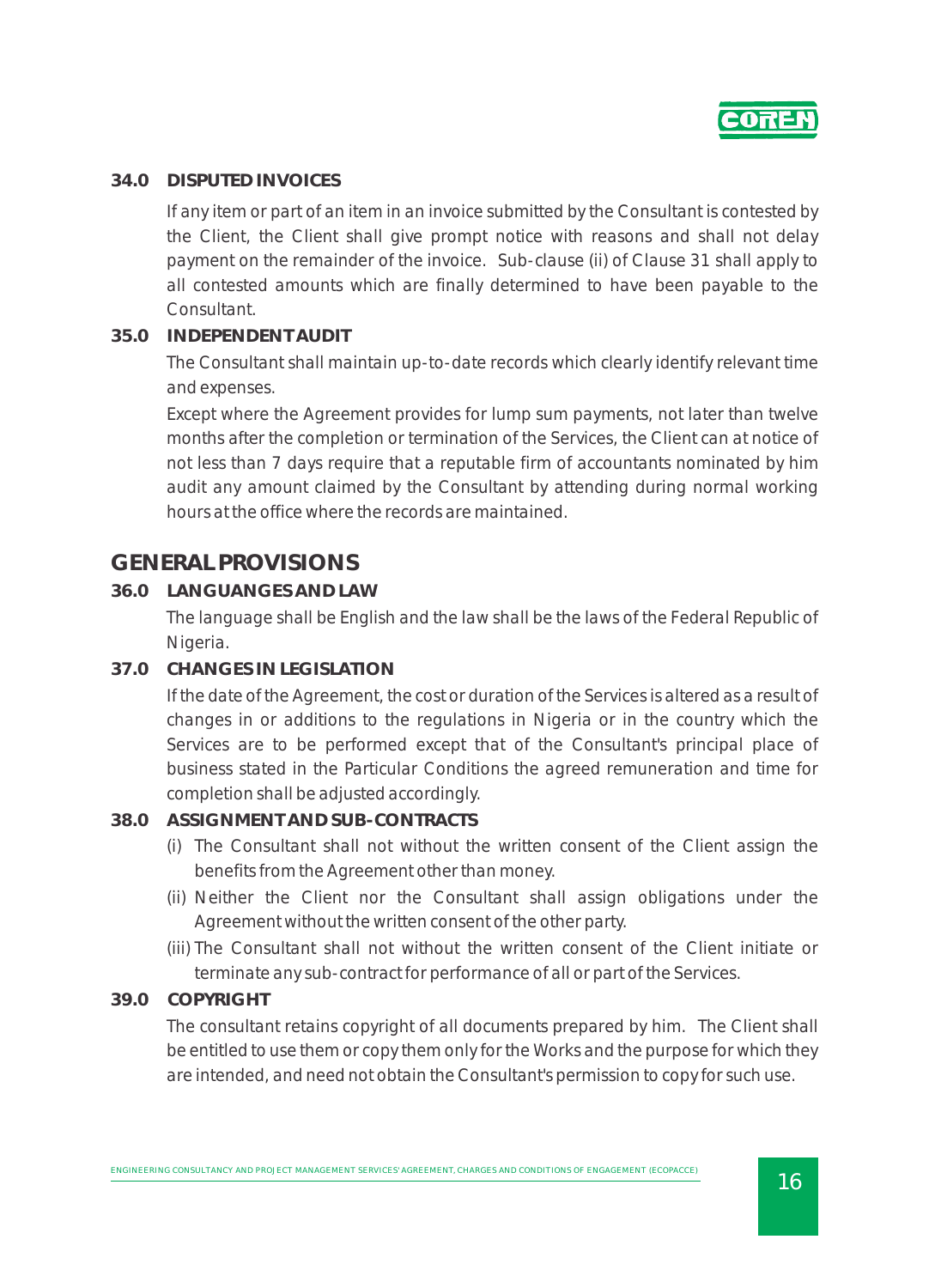

#### **40.0 CONFLICT OF INTEREST/CORRUPTION AND FRAUD**

**40.1 CONFLICT OF INTEREST**

The Consultants shall provide professional, objective, and impartial advice and at all times hold the Client's interests paramount, strictly avoid conflicts with other assignments or their own corporate interests and act without any consideration for future work.

#### **40.2 CORRUPTION AND FRAUD**

Notwithstanding any penalties that may be enforced against the Consultant under the laws of Nigeria, or of other jurisdictions, the Client will be entitled to terminate the Agreement in accordance with Clause 27. (ii) and the Consultant shall be deemed to have breached Clause 5(i), if it is shown that the Consultant is guilty of:

- (i) Offering, giving, receiving or soliciting anything of value with a view of influencing the behaviour or action of anyone, whether a public official or otherwise, directly or indirectly in the selection process or in the conduct of the Agreement; or
- (ii) Misrepresentation of facts in order to influence a selection process or the execution of a contract to the detriment of the Client, including the use of collusive practices intended to stifle or reduce the benefits of free and open competition.

#### **41.0 NOTICES**

Notices under the Agreement shall be in writing and will take effect from receipt at the addresses stated in the Particular conditions. Delivery can be by hand or e-mail or facsimile against a written confirmation of receipt or by registered letter subsequently confirmed by letter.

#### **42.0 PUBLICATION**

Unless otherwise specified in the Particular conditions, the Consultant, either alone or jointly with others, can publish material relating to the Works and Services. Publication shall be subject to approval of the Client if it is within two years of completion or termination of the Services

## **SETTLEMENT OF DISPUTES**

#### **43.0 AMICABLE DISPUTE RESOLUTION**

The parties shall seek to resolve in good faith any dispute or difference arising between them in respect of any matter connected with this Agreement. If the parties cannot resolve any such dispute or difference within 14 days, or such a period as the parties may subsequently agree, then it shall be submitted to their respective designated representatives under the Agreement.

**43.1 ATTEMPT TO RESOLVE**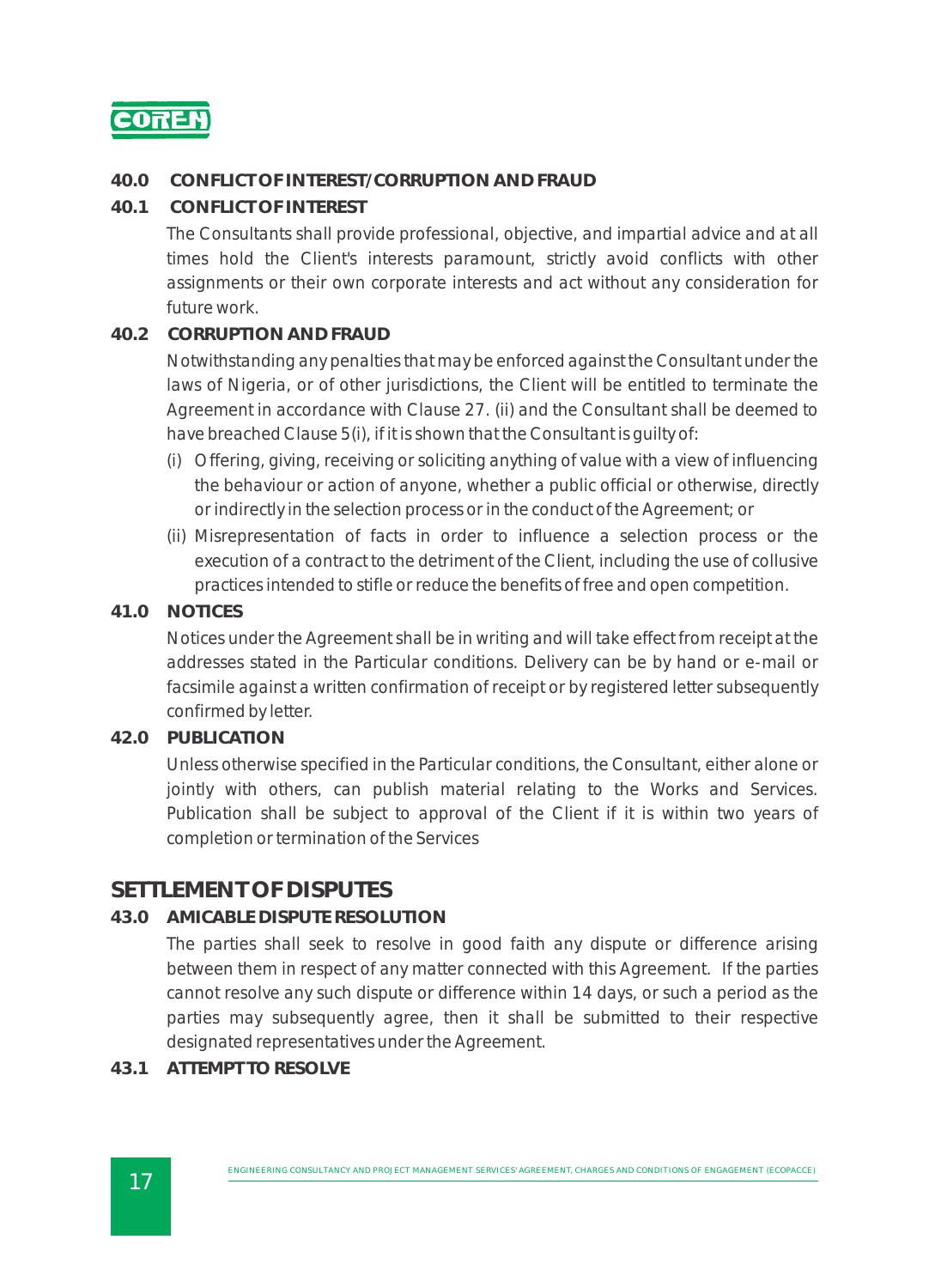

#### **43.2 Referral to Mediator**

If the designated representatives of the parties are unable to reach agreement on any matter referred to them, within 14 days or any such period as the parties may subsequently agree, then that matter or those matters shall immediately be referred to a neutral mediator ("the Mediator").

**43.3 Appointment of Mediator** 

If the parties are unable to agree on the choice of a Mediator, or if the chosen Mediator is unable or unwilling to act, then either party may immediately apply to the President of COREN, or another mutually agreed nominating organisation, to appoint a Mediator except otherwise agreed or stated in the particular conditions.

**43.4 Agreement of Programme** 

The parties shall, within 14 days of the appointment of the Mediator, or any such period as the parties may subsequently agree, jointly meet with him, to agree a programme for the exchange of any relevant information and the structure to be adopted for the negotiations.

**43.5 Written Agreement to be Binding** 

All negotiations shall be conducted in confidence and are not to be referred to in any concurrent or subsequent proceedings, unless they conclude with a written legally binding agreement. If the parties accept the mediator's recommendations, or otherwise reach agreement on the resolution of the dispute, such agreement shall be recorded in writing and, once signed by the designated representatives, shall be binding on the parties.

**43.6 Non-binding Opinion** 

If no agreement is reached, either party may invite the Mediator to provide to both parties a non-binding opinion in writing. Such opinion shall not be used in evidence in any concurrent or subsequent proceedings, without the prior written consent of both parties.

**43.7 Costs of Mediator** 

The parties will bear their own costs of preparing and submitting evidence to the Mediator; if the Mediator finds that the Mediation has been initiated or conducted frivolously or vexatiously, then he shall have the power to order the party so initiating or conducting the mediation to pay the reasonable costs of the other party for preparing for and attending the mediation. If these costs cannot be agreed, they will be assessed by the Mediator, whose decision shall be binding on the parties. The costs of the mediation and of the mediator's services shall be borne equally between the parties unless otherwise agreed.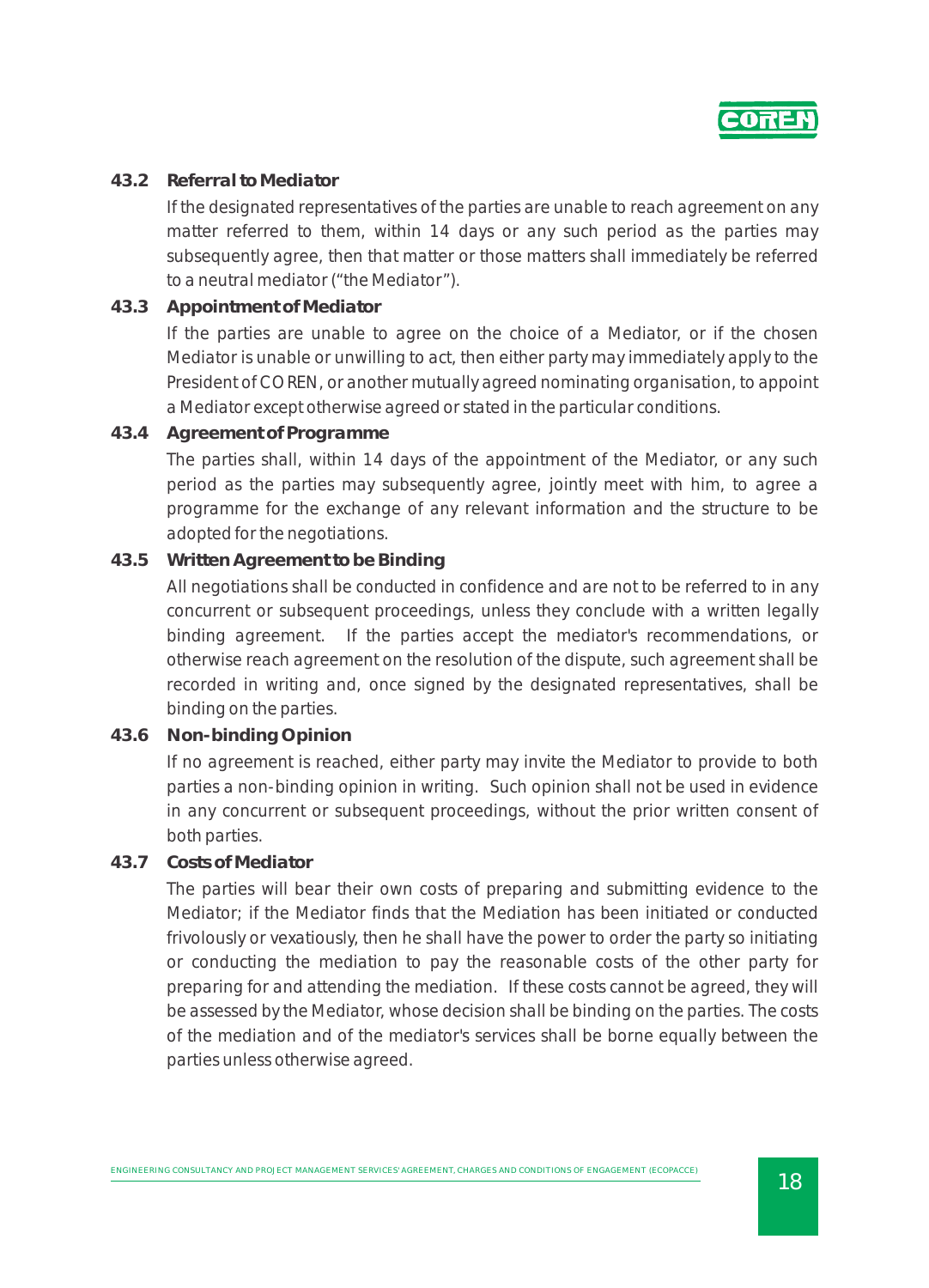

#### **43.8 Failure of Mediator**

If the parties fail to reach agreement within 28 days of the Mediator being appointed, or such other period as the parties may agree, then both parties shall be entitled to submit the dispute to arbitration under the terms of Clause 44 of this Agreement.

#### **44.0 ARBITRATION**

If the mediation fails, with the agreement of the parties, the Mediator will record those facts that the parties have agreed. All other matters in dispute will be referred to an Arbitrator, who will be allowed access to the recorded and agreed facts only. The Mediator's role will cease on the appointment of the Arbitrator. He will not be available to appear as a witness in the arbitration, or to provide any additional evidence obtained during the mediation.

The arbitration will be conducted in accordance with the rules stipulated in the Particular Conditions in force at the effective date of the Agreement on the basis that the parties agree to waive their rights to any form of appeal, insofar as such waiver can validly be made.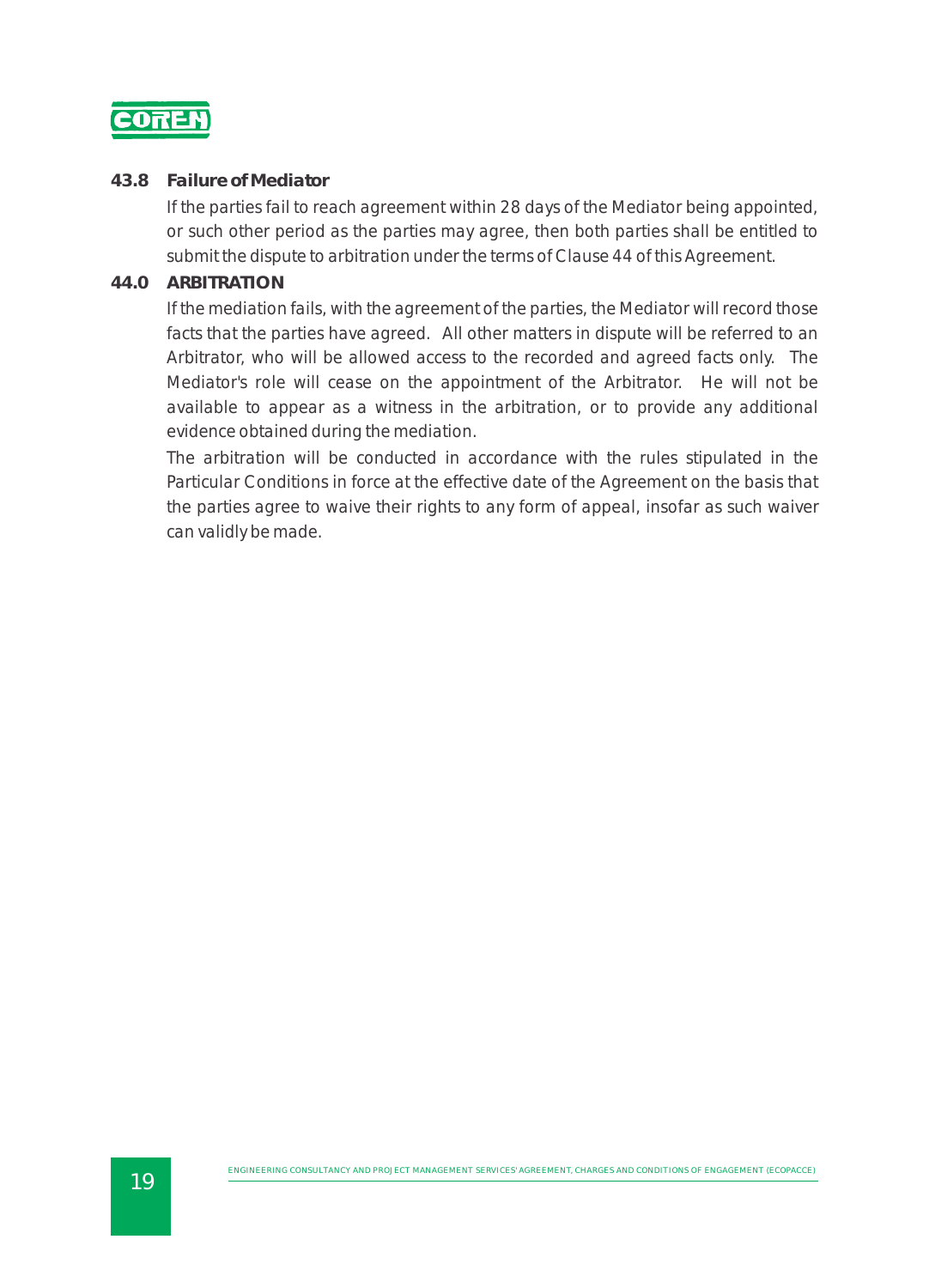

# PARTICULAR CONDITIONS

| A <sub>1</sub> | References from Clauses in the General Conditions                                                                                                                                                                                          |
|----------------|--------------------------------------------------------------------------------------------------------------------------------------------------------------------------------------------------------------------------------------------|
| 1.             | <b>Definitions</b>                                                                                                                                                                                                                         |
|                | (i)<br>The project is <u>contact that the project</u> is a series of the project is a series of the project is a series of the project is a series of the project is a series of the series of the series of the series of the series of t |
|                |                                                                                                                                                                                                                                            |
| 17.            |                                                                                                                                                                                                                                            |
|                |                                                                                                                                                                                                                                            |
| 18.1           |                                                                                                                                                                                                                                            |
| 22.            |                                                                                                                                                                                                                                            |
|                |                                                                                                                                                                                                                                            |
| 31.            |                                                                                                                                                                                                                                            |
|                |                                                                                                                                                                                                                                            |
|                |                                                                                                                                                                                                                                            |
|                | Agreed Compensation For overdue payment______________________________ percent per day                                                                                                                                                      |
| 32             |                                                                                                                                                                                                                                            |
|                | Currencies of payments                                                                                                                                                                                                                     |
|                | Rate of exchange to<br>currency of Agreement                                                                                                                                                                                               |
| 36             |                                                                                                                                                                                                                                            |
|                |                                                                                                                                                                                                                                            |
|                |                                                                                                                                                                                                                                            |
| 37             |                                                                                                                                                                                                                                            |
| 41             | <b>Notices</b>                                                                                                                                                                                                                             |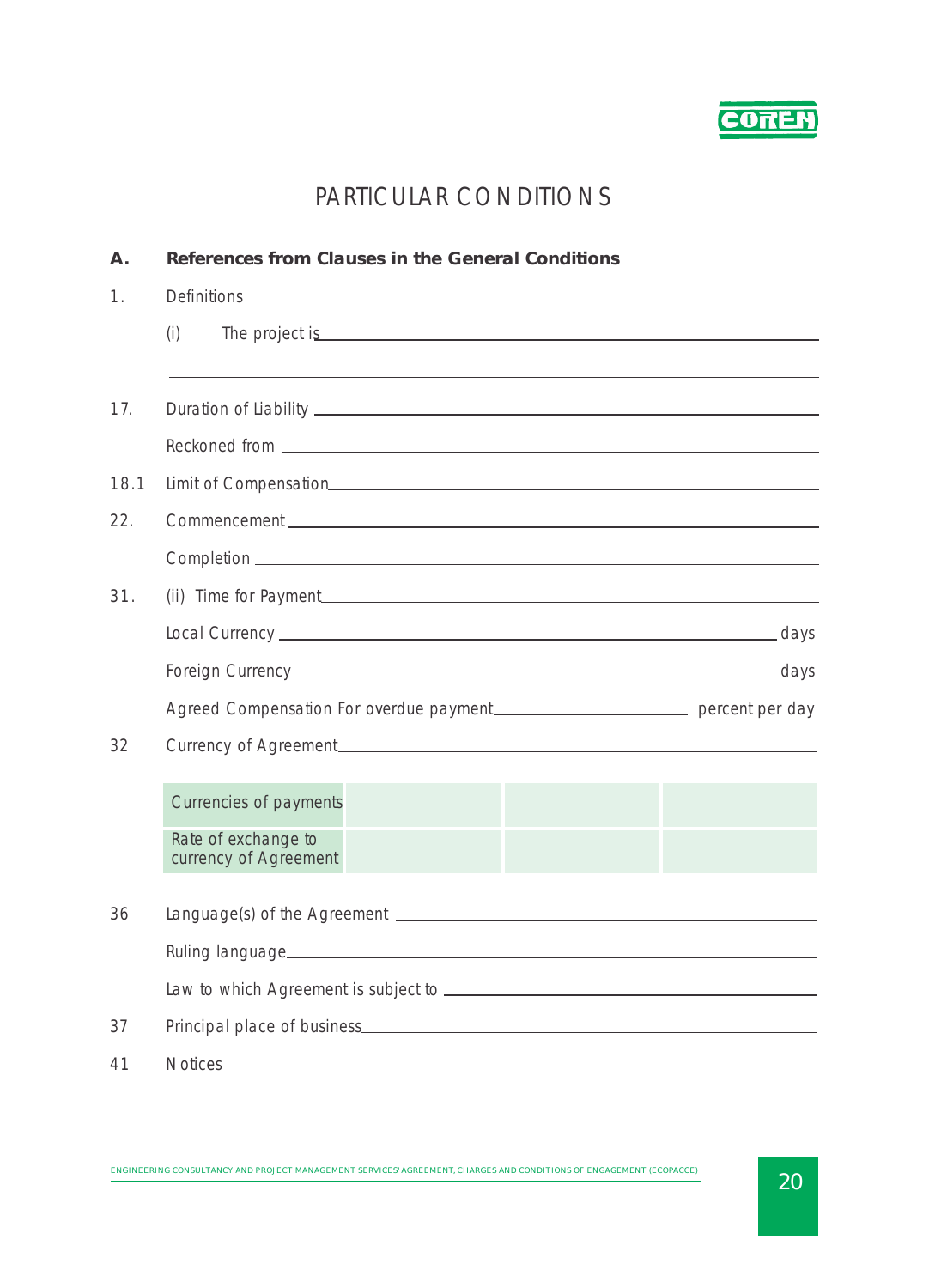

 $44.$ 

|  |  | <u> 1989 - Johann Stoff, deutscher Stoffen und der Stoffen und der Stoffen und der Stoffen und der Stoffen und der</u> |
|--|--|------------------------------------------------------------------------------------------------------------------------|
|  |  |                                                                                                                        |
|  |  |                                                                                                                        |
|  |  |                                                                                                                        |
|  |  |                                                                                                                        |

**B. Additional Clauses**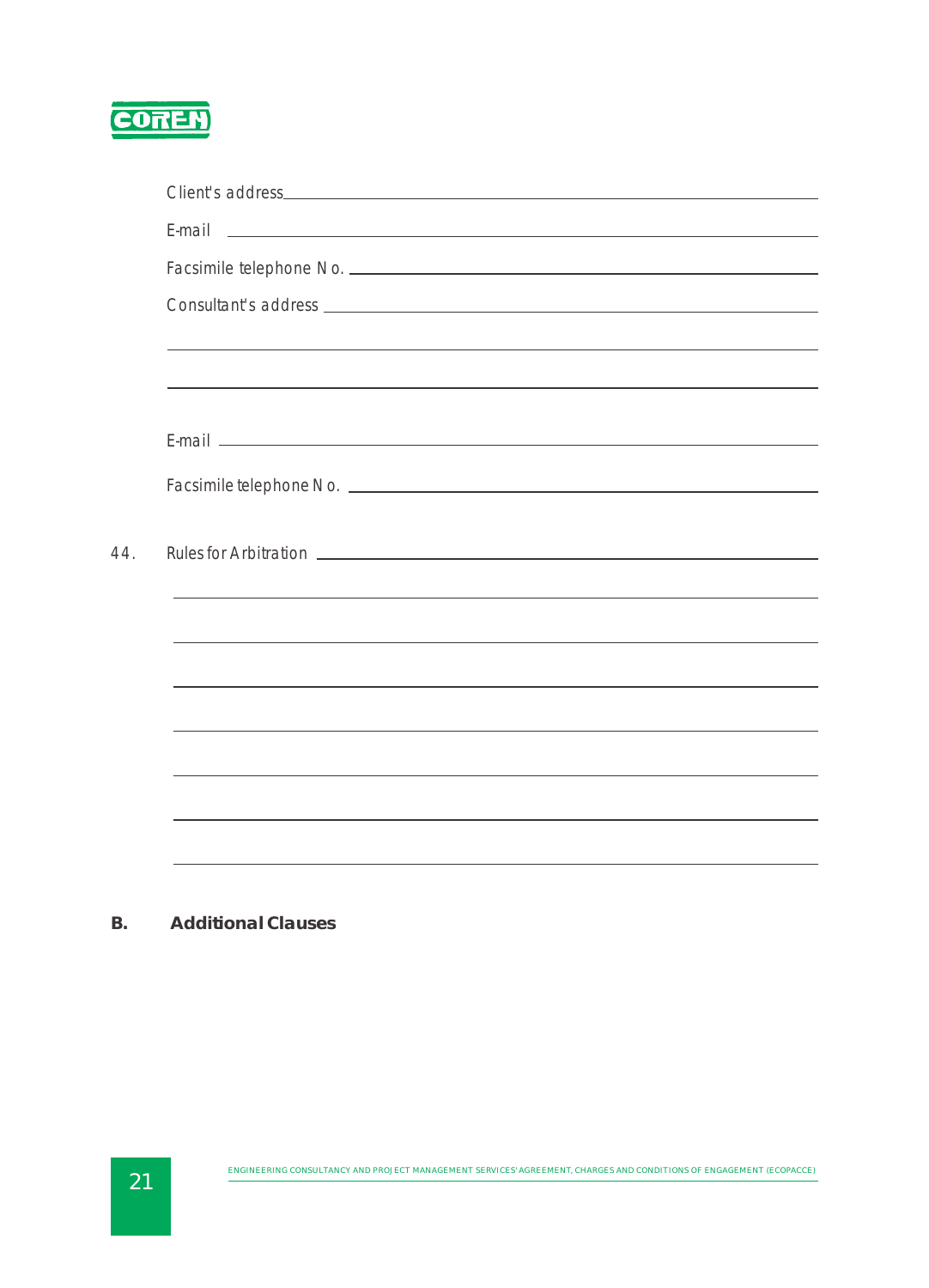

# **APPENDIX A**

# **Scope of Services**

The Scope of the Consultant's Services as finally negotiated and agreed should be clearly expressed in Appendix A.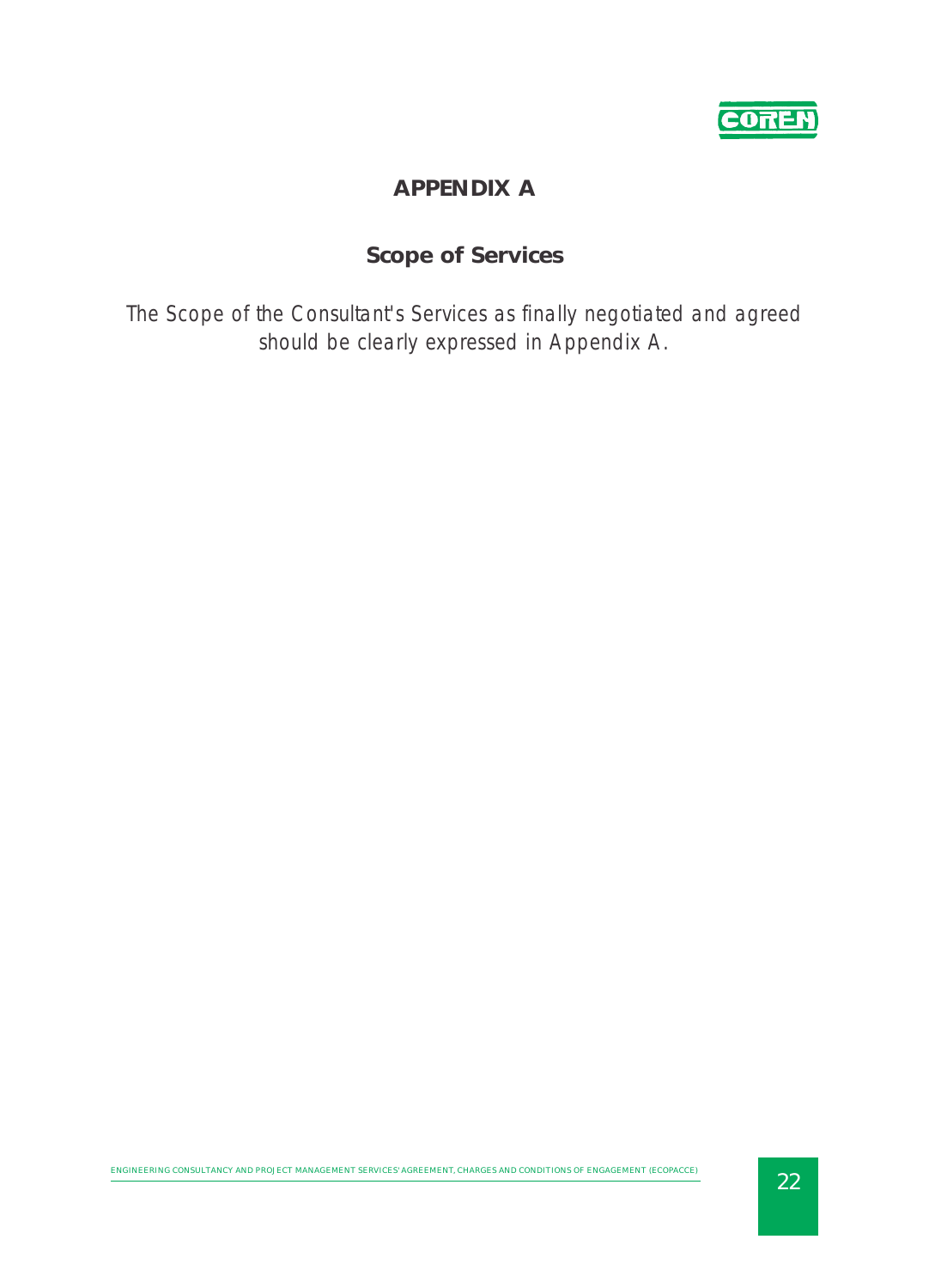

## **APPENDIX B**

# **PERSONNEL, EQUIPMENT, FACILITIES AND SERVICES OF OTHERS TO BE PROVIDED BY THE CLIENT.**

In Appendix B, list as completely and in as much detail as possible the personnel, equipment, facilities and services to be provided by the Client.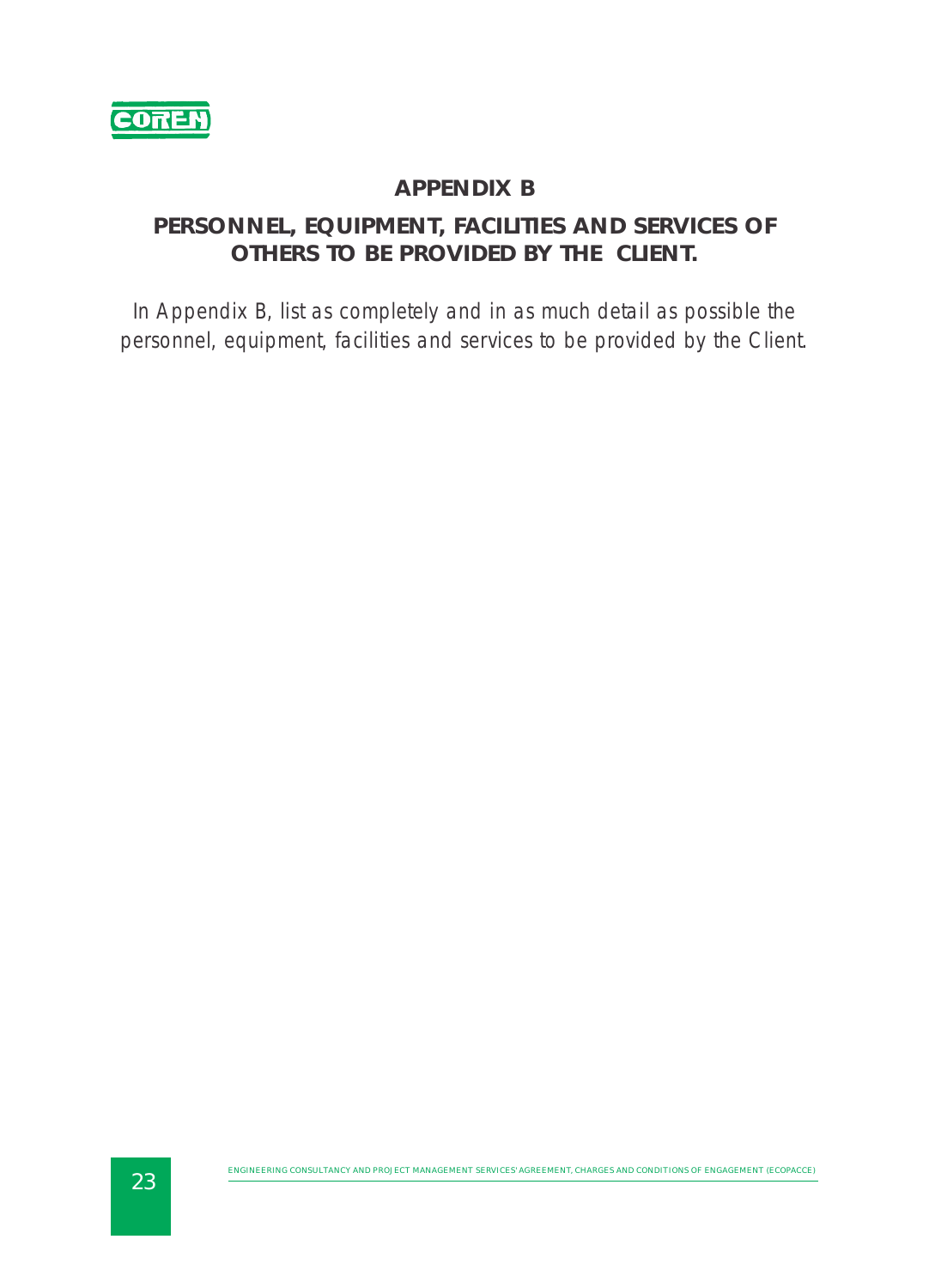

# **APPENDIX C**

# **REMUNERATION AND PAYMENT**

# Appendix C should at least cover:

- Terms of payment, the basic system or systems;
- Methods of payment;
- Changes; Price
- Taxation; and
- Contingencies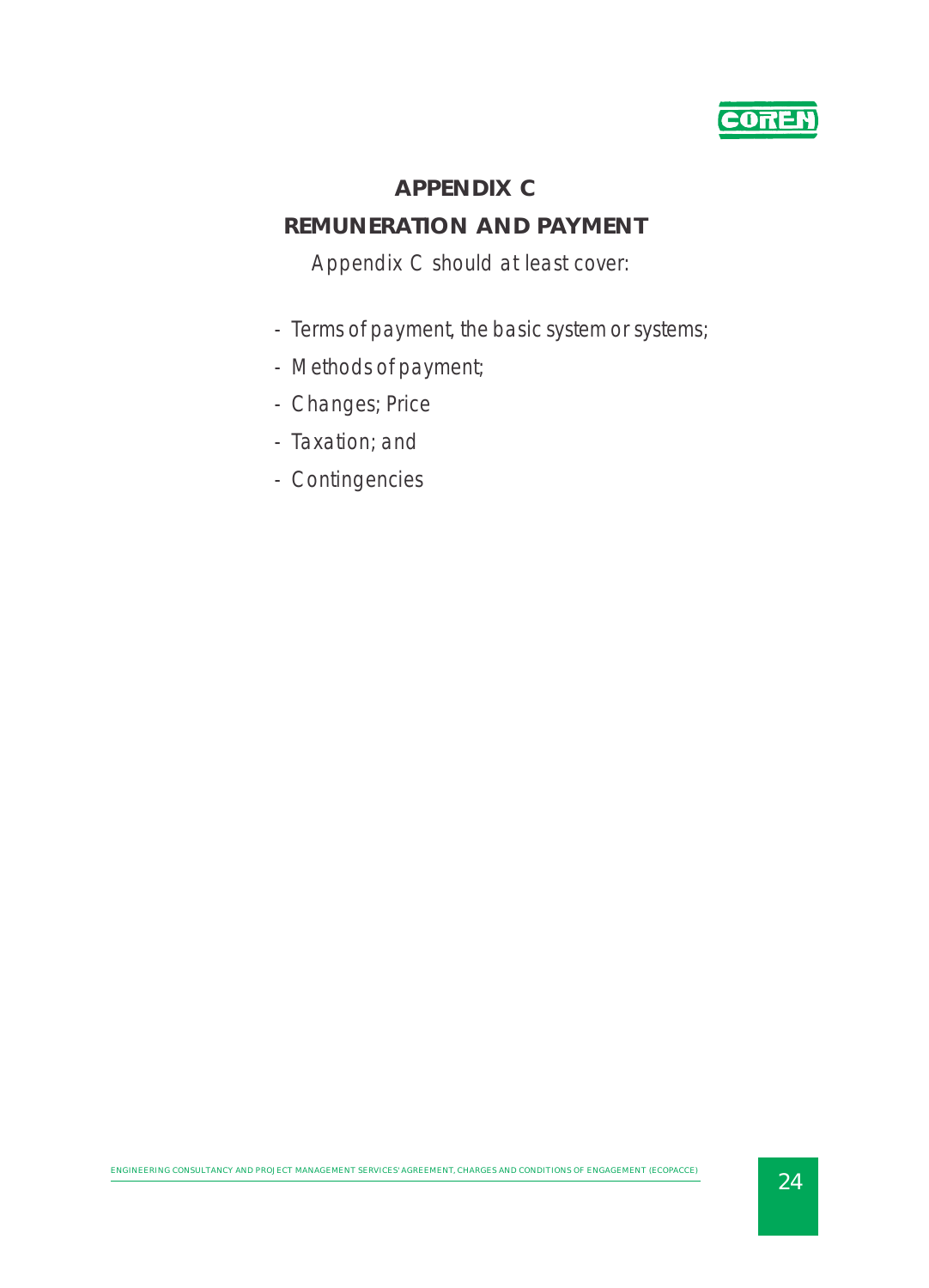

# **APPENDIX D** TIME SCHEDULE FOR SERVICES